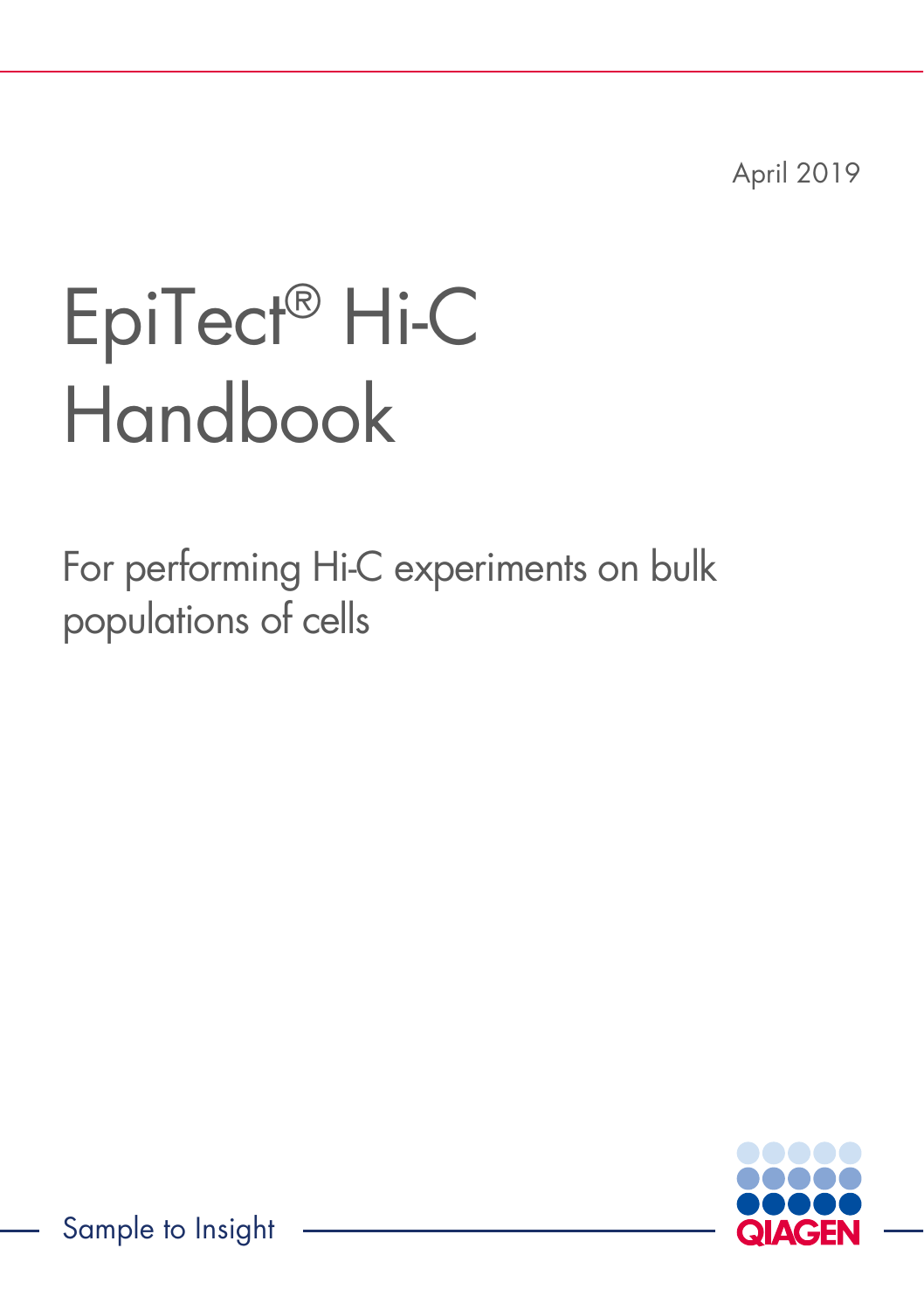## **Contents**

| Protocol: Processing Fixed Cells Into a Hi-C Library (Hi-C Part 1)  17              |
|-------------------------------------------------------------------------------------|
| Protocol: Processing a Hi-C Library Into an NGS Sequencing Library (Hi-C Part 2) 22 |
| Appendix A: SPRI Bead Purification of DNA Following Mechanical Fragmentation in     |
| Appendix B: Recommended Read Length for Sequencing of Hi-C NGS Libraries  32        |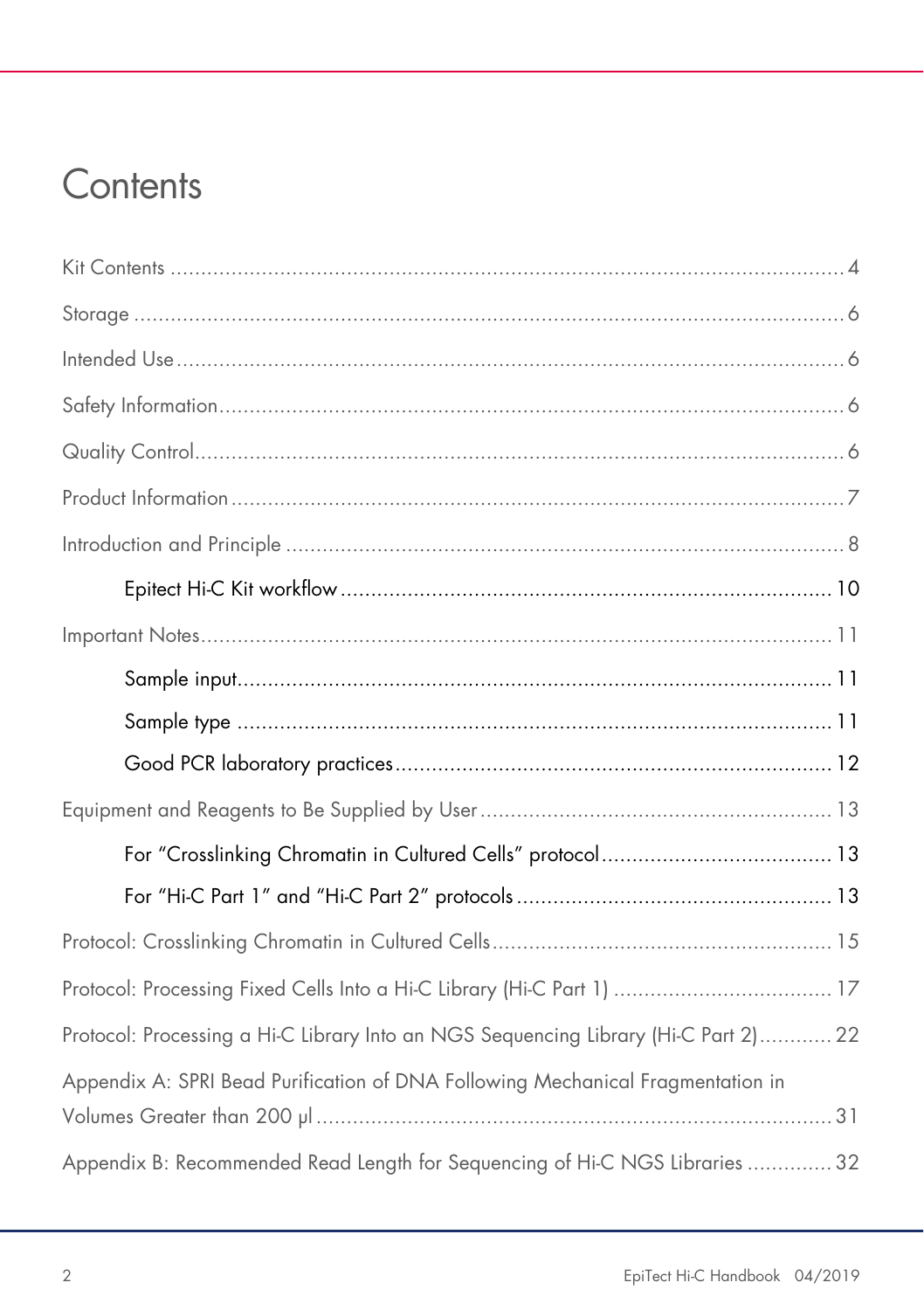| Appendix E: Quantifying Hi-C Sequencing Library Concentration with the |  |
|------------------------------------------------------------------------|--|
| Appendix F: Data Analysis Using QIAGEN's EpiTect Hi-C Sequencing       |  |
|                                                                        |  |
|                                                                        |  |
|                                                                        |  |
|                                                                        |  |
|                                                                        |  |
|                                                                        |  |
|                                                                        |  |
|                                                                        |  |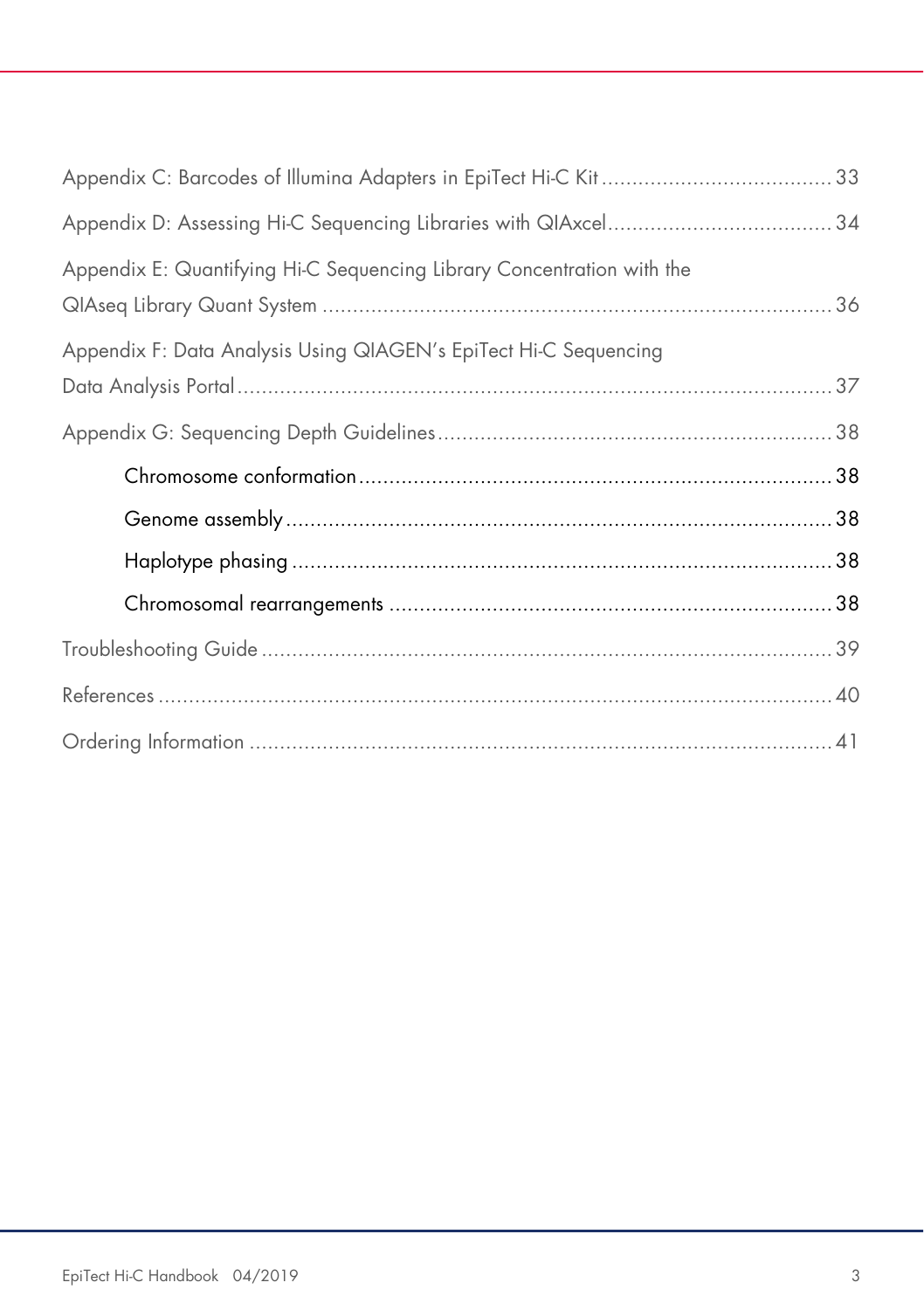## <span id="page-3-0"></span>Kit Contents

| EpiTect Hi-C Kit, Box 1 of 3     | (6)            |                    |
|----------------------------------|----------------|--------------------|
| Catalog no.                      | 59971          |                    |
| <b>Number of reactions</b>       | 6              |                    |
| Component                        | Tube cap color | Quantity           |
| Hi-C Digestion Buffer            | Blue           | $25$ $\mu$         |
| <b>Hi-C Digestion Enzyme</b>     | Blue           | $25$ $\mu$         |
| Hi-C End Labeling Mix            | Yellow         | $36$ $\mu$         |
| Hi-C End Labeling Enzyme         | Yellow         | 10 <sub>µ</sub>    |
| Hi-C Ligation Buffer             | Orange         | $2 \times 1.25$ ml |
| Ultralow Input Ligase            | Orange         | $2 \times 65$ µ    |
| ER/A-Tailing Enzyme Mix          | Red            | $60$ $\mu$         |
| ER/A-Tailing Buffer              | Red            | 30 <sub>µ</sub>    |
| Adapter Ligation Buffer          | Violet         | 90 µl              |
| Illumina <sup>®</sup> Adapters 1 | Violet         | 10 <sub>µ</sub>    |
| Illumina Adapters 2              | Violet         | 10 <sub>µ</sub>    |
| Illumina Adapters 3              | Violet         | 10 <sub>µ</sub>    |
| Illumina Adapters 4              | Violet         | $10 \mu$           |
| Illumina Adapters 5              | Violet         | 10 <sub>µ</sub>    |
| Illumina Adapters 6              | Violet         | 10 <sub>µ</sub>    |
| 2x HiFi PCR Master Mix           | Green          | $1.25$ ml          |
| Primer Mix Illumina Library Amp  | Clear          | 95 µl              |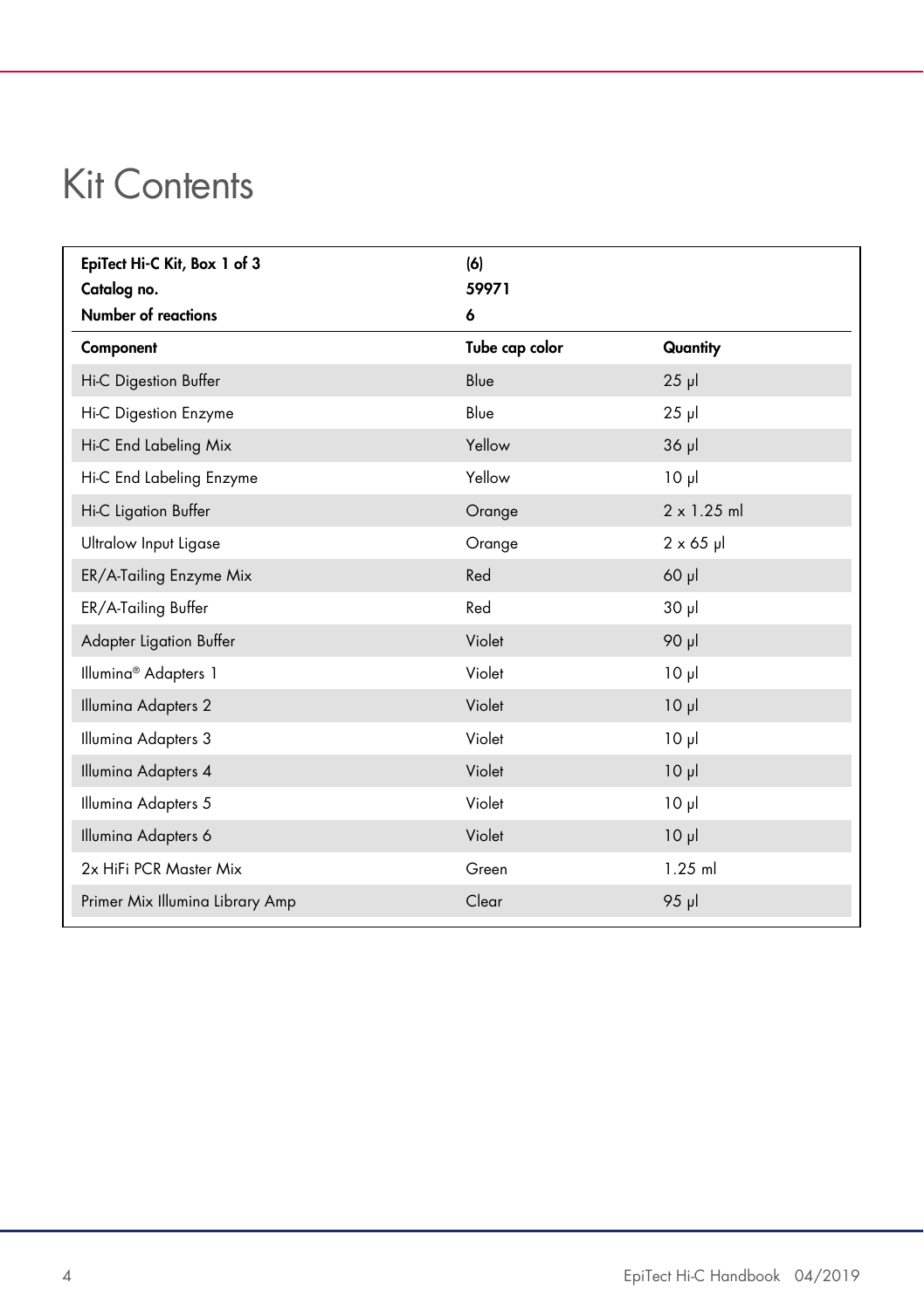| EpiTect Hi-C Kit, Box 2 of 3<br>Catalog no.<br>Number of reactions | (6)<br>59971<br>6 |                   |
|--------------------------------------------------------------------|-------------------|-------------------|
| Component                                                          | Tube cap color    | Quantity          |
| MinElute® DNA Spin Columns                                         | Clear             | 12 columns        |
| Buffer PE                                                          | Clear             | 10 <sub>m</sub>   |
| <b>Buffer EB</b>                                                   | Clear             | $2 \times 1$ ml   |
| Buffer SB1                                                         | Clear             | $5 \text{ ml}$    |
| Bead Wash Buffer 1                                                 | Clear             | $2 \times 1.8$ ml |
| Bead Wash Buffer 2                                                 | Clear             | $2 \times 1.8$ ml |
| <b>Bead Resuspension Buffer</b>                                    | Clear             | $500$ $\mu$       |
| RNase-free water                                                   | Clear             | 10 <sub>m</sub>   |

| EpiTect Hi-C Kit, Box 3 of 3<br>Catalog no.<br><b>Number of reactions</b> | (6)<br>59971<br>6 |             |
|---------------------------------------------------------------------------|-------------------|-------------|
| Component                                                                 | Tube cap color    | Quantity    |
| Proteinase K                                                              | Clear             | $250$ $\mu$ |
| QIAseq <sup>®</sup> Beads                                                 | Clear             | $2.5$ ml    |
| Streptavidin Beads                                                        | Clear             | $150$ $\mu$ |
| Buffer C1                                                                 | Clear             | $500$ $\mu$ |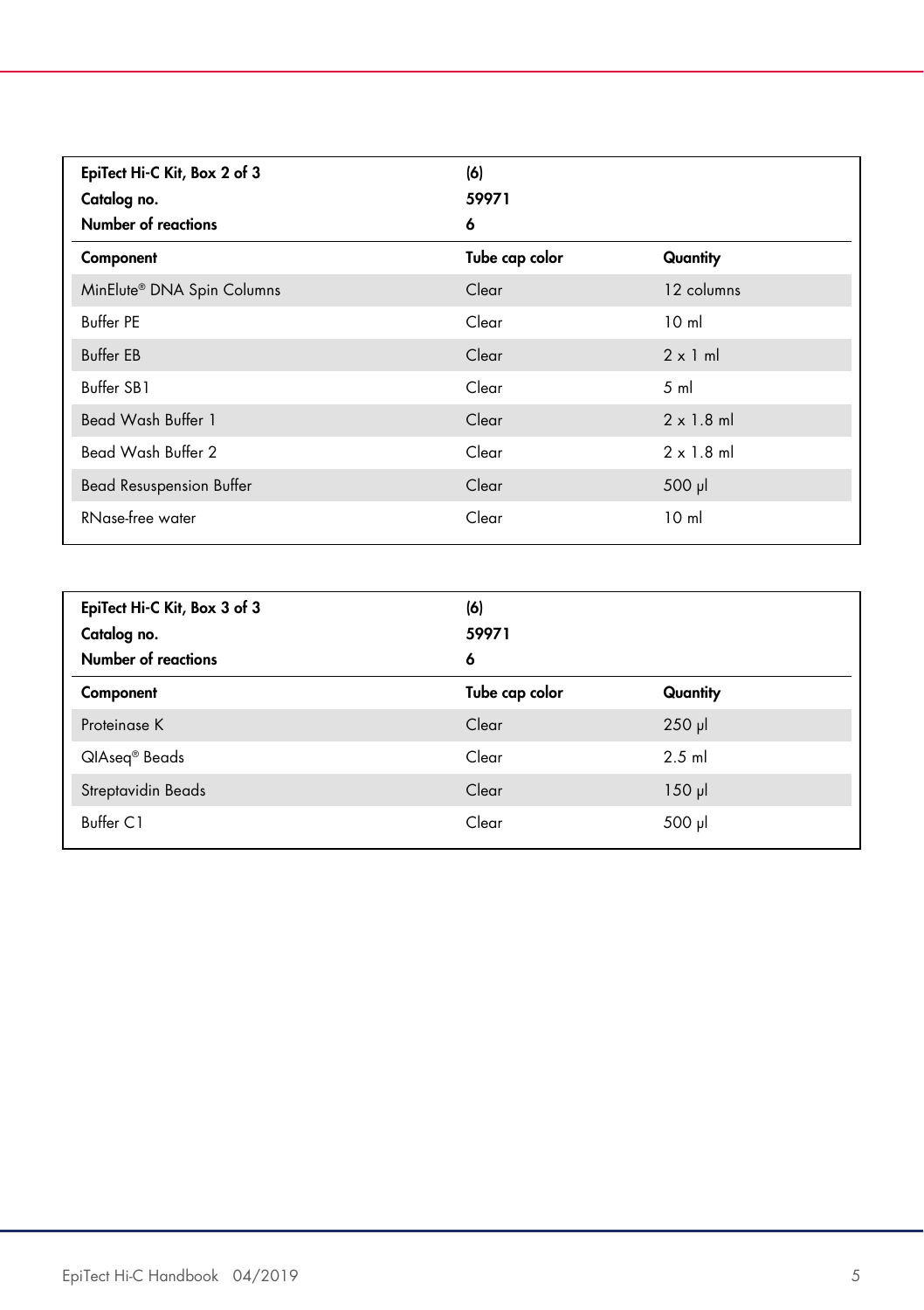## <span id="page-5-0"></span>Storage

The contents of the EpiTect Hi-C Kit, Box 1, should be stored immediately upon receipt at −30 to −15°C in a constant-temperature freezer. The contents of the EpiTect Hi-C Kit, Box 2, should be stored at room temperature (15–25°C). The contents of the EpiTect Hi-C Kit, Box 3, should be stored at 2–8°C. When the kits are stored under these conditions and handled correctly, performance is guaranteed until the expiration date.

## <span id="page-5-1"></span>Intended Use

The EpiTect Hi-C Kit is intended for molecular biology applications. This product is not intended for the diagnosis, prevention or treatment of a disease.

The EpiTect Hi-C Kit is not intended to be used for metagenomics.

All due care and attention should be exercised in the handling of the products.

## <span id="page-5-2"></span>Safety Information

When working with chemicals, always wear a suitable lab coat, disposable gloves and protective goggles. For more information, please consult the appropriate safety data sheets (SDSs). These are available online in a convenient and compact PDF format at www.qiagen.com/safety where you can find, view and print the SDS for each QIAGEN kit and kit component.

## <span id="page-5-3"></span>Quality Control

In accordance with QIAGEN's ISO-certified Quality Management System, each lot of the EpiTect Hi-C kit is tested against predetermined specifications to ensure consistent product quality.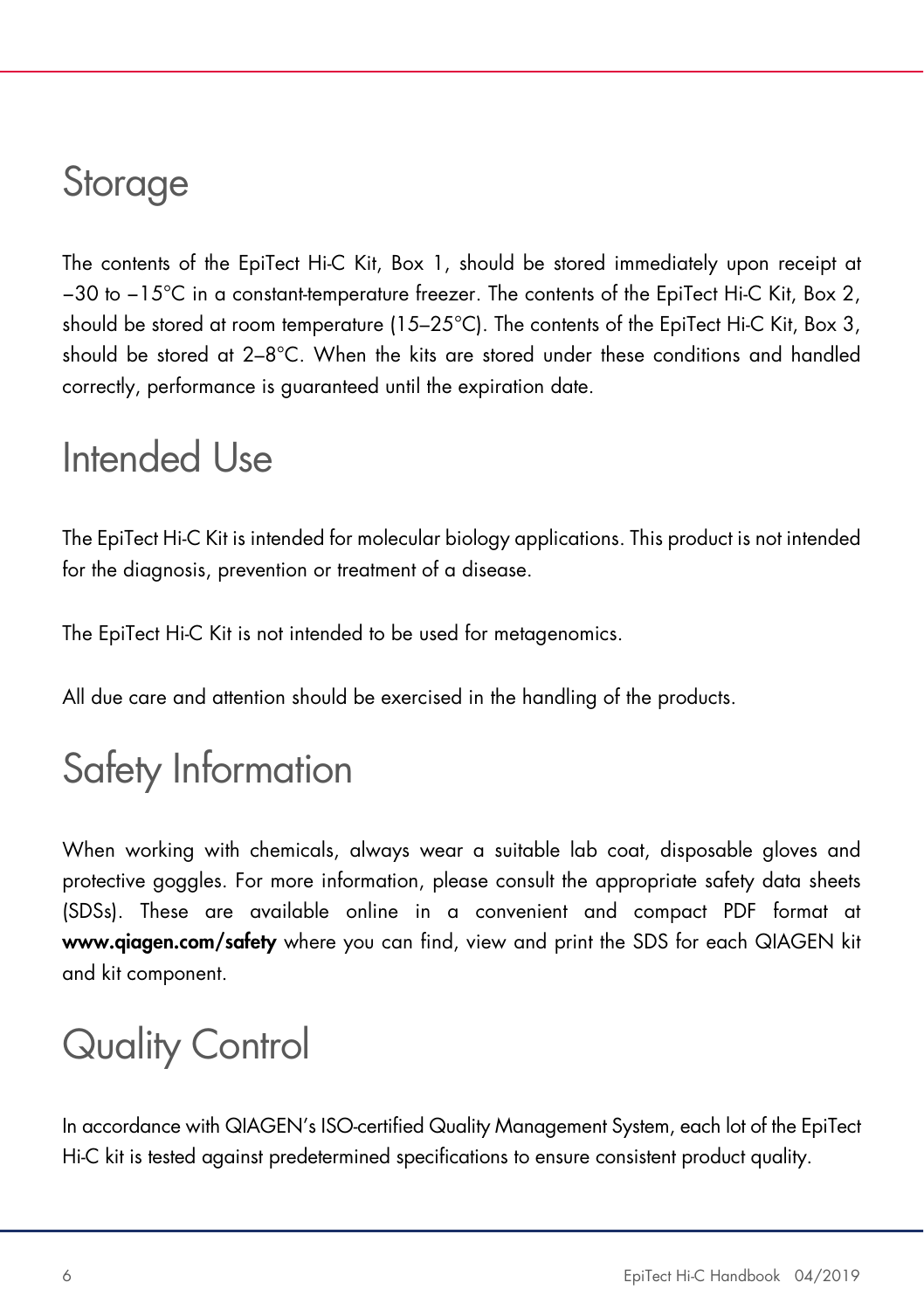## <span id="page-6-0"></span>Product Information

| Component                           | <b>Description</b>                                                                                                                                                                  |
|-------------------------------------|-------------------------------------------------------------------------------------------------------------------------------------------------------------------------------------|
| Hi-C Digestion Buffer<br>+ Enzyme   | Optimized combination of endonuclease and buffer used to digest crosslinked<br>chromatin at GATC sites                                                                              |
| Hi-C End Labeling Enzyme<br>+ Mix   | Optimized combination of an ultrapure DNA polymerase and a cocktail of<br>ultrapure biotinylated and unmodified nucleotides used to fill in and label GATC<br>overhangs with biotin |
| Hi-C Ligation Buffer                | Buffer optimized for ligating blunt, biotinylated DNA ends                                                                                                                          |
| Ultralow Input Ligase               | Highly concentrated DNA ligase, either for ligating blunt biotinylated DNA ends<br>together or for ligating Illumina adapters to Hi-C fragments                                     |
| ER/A-Tailing Enzyme Mix<br>+ Buffer | Unique cocktail of enzymes and buffer for the simultaneous end-repair, A-tailing,<br>and phosphorylation of fragmented DNA                                                          |
| Adapter Ligation Buffer             | For ligating Illumina adapters to Hi-C fragments                                                                                                                                    |
| Illumina Adapters 1-6               | Barcoded oligonucleotides containing sequences essential for binding dual-<br>barcoded libraries to a flow cell for sequencing and binding standard Illumina<br>sequencing primers  |
| 2x HiFi PCR Master Mix              | Proprietary high-efficiency, high-fidelity, and low-bias PCR master mix for NGS<br>library amplification                                                                            |
| Primer Mix Illumina<br>Library Amp  | Primer mix for the amplification of Illumina NGS libraries                                                                                                                          |
| MinElute DNA Spin<br>Columns        | Spin columns with selective binding properties of a unique silica membrane, designed to<br>give high end-concentrations of purified DNA fragments in low elution volumes            |
| <b>Buffer PF</b>                    | Wash buffer for MinElute column-bound DNA                                                                                                                                           |
| <b>Buffer EB</b>                    | Ultrapure Tris-based elution buffer                                                                                                                                                 |
| Buffer SB1                          | Proprietary buffer to select for DNA fragments >150 bp in size                                                                                                                      |
| <b>Bead Resuspension Buffer</b>     | Used to resuspend streptavidin beads                                                                                                                                                |
| Bead Wash Buffers 1 and 2           | Used to wash streptavidin beads                                                                                                                                                     |
| RNase-free water                    | Ultrapure-quality, PCR-grade water                                                                                                                                                  |
| Proteinase K                        | Subtilisin-type protease suitable for short digestion times                                                                                                                         |
| QIAseq Beads                        | Paramagnetic beads for purifying NGS libraries after library PCR                                                                                                                    |
| Streptavidin Beads                  | Paramagnetic beads for capturing biotinylated Hi-C fragments                                                                                                                        |
| Buffer C1                           | Optimized buffer for lysing crosslinked cells                                                                                                                                       |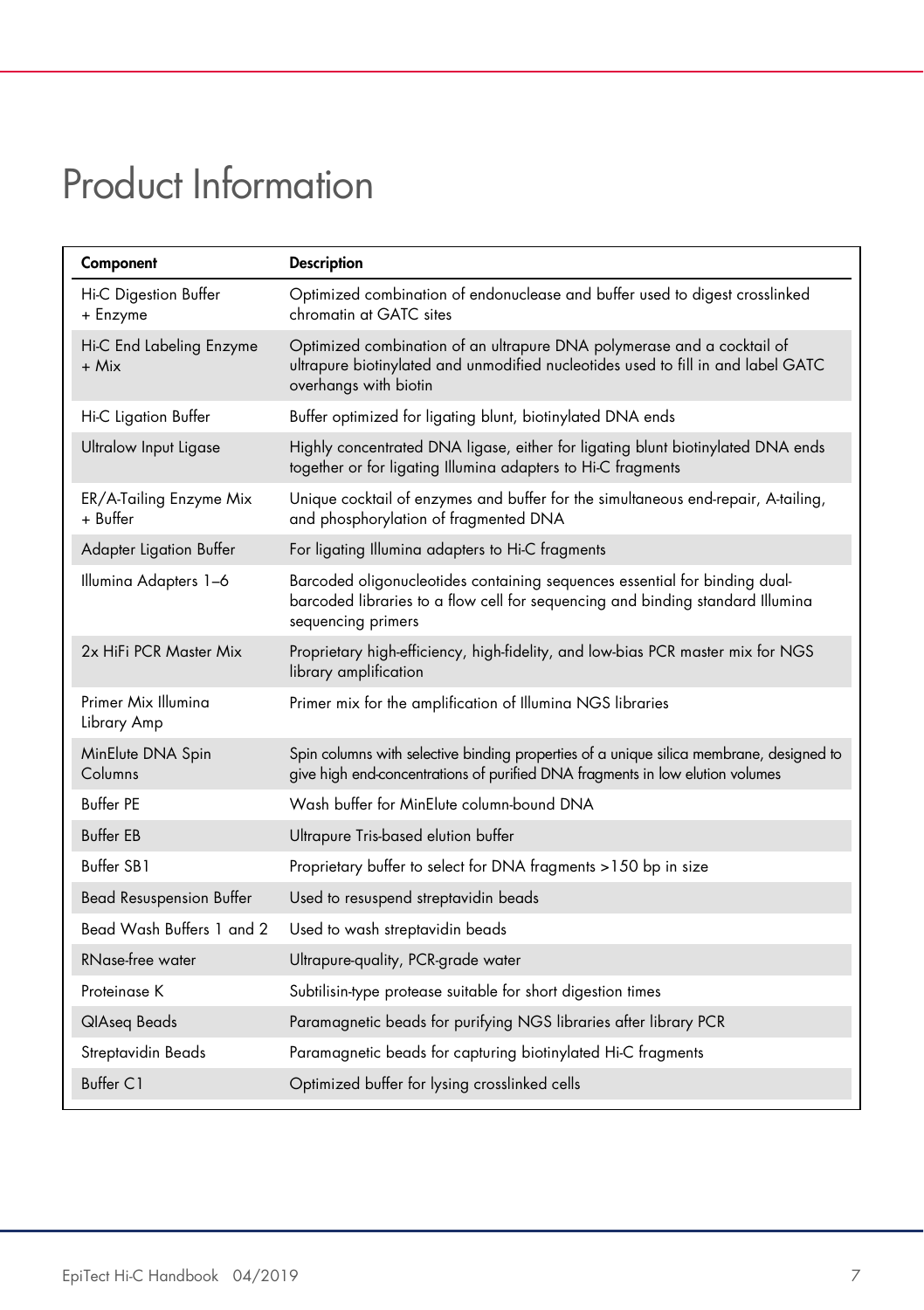## <span id="page-7-0"></span>Introduction and Principle

First described in 2009, Hi-C is a technology based on the original yet remarkably simple idea that digestion and religation of fixed chromatin in cells, followed by the quantification of ligation junctions, allows for the determination of DNA contact frequencies and, thereby, chromosome topology (1). Over the past decade, Hi-C experiments have revealed that our genomes are organized into spatial hierarchies of increasing resolution, beginning with chromosomal territories and extending down to chromosomal compartments, topologically associating domains (TADs) and chromatin loops. Importantly, these conformational features contribute to the global regulation of gene expression. Aberrant chromosome topology can lead to developmental defects and disease states.



Figure 1. Levels of chromatin organization.

In recent years, the utility of Hi-C has been extended to *de novo* assembly of genomes, haplotype phasing, and identification of chromosomal rearrangements. Early Hi-C datasets revealed that individual chromosomes are physically separated into discrete territories and, therefore, primarily interact in *cis*. A significant portion of these *cis* interactions is long range, occurring between loci separated by millions of bases of DNA. In the case of de novo genome assembly, the power of Hi-C data can be exploited to assign, order and orient shotgun sequencing reads into chromosomes, without the need of a reference genome. Similarly, Hi-C interaction maps can be employed to assign genetic variants to the correct homologous chromosome (2–4) and identify chromosomal rearrangements (5).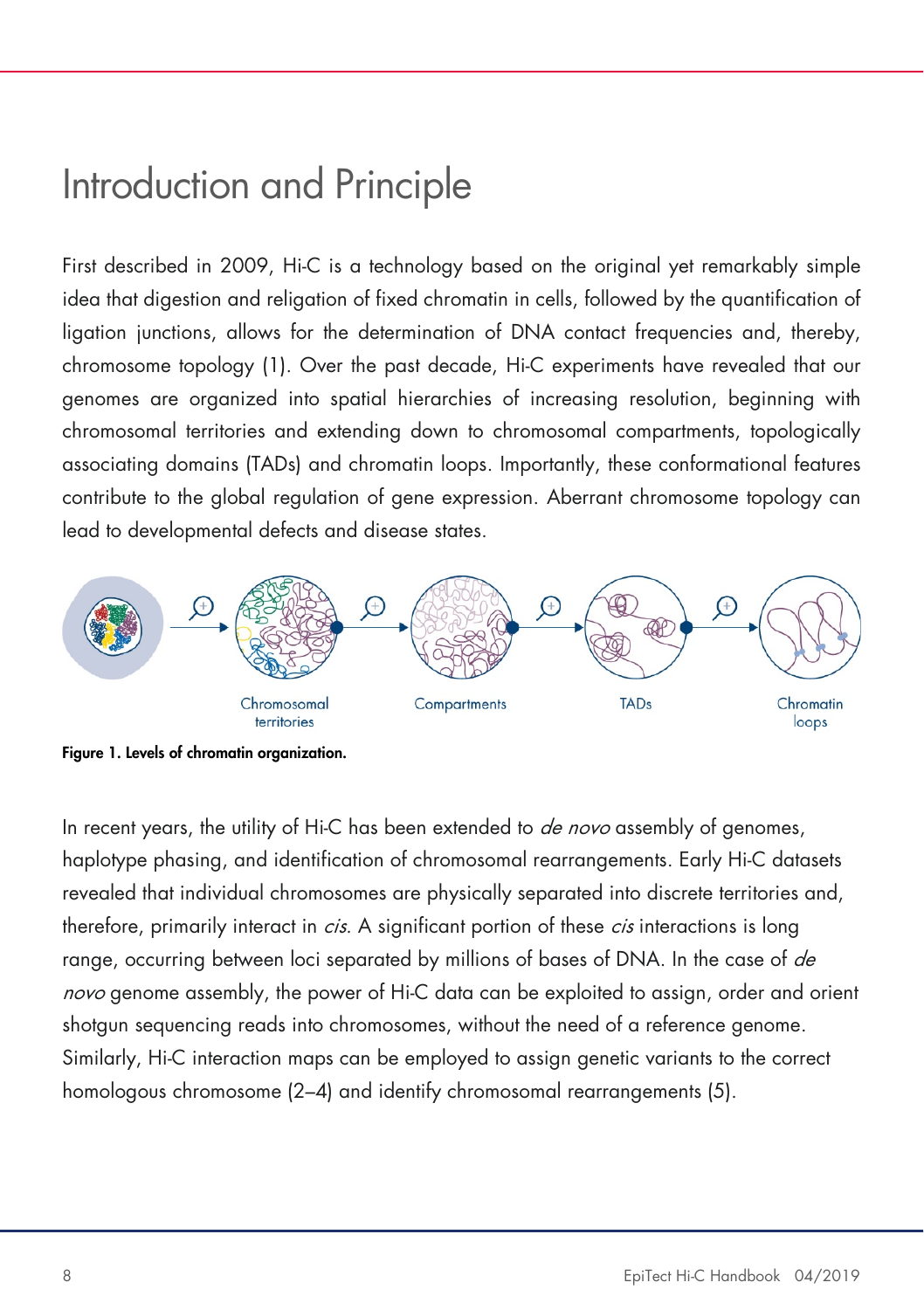

Figure 2. Downstream applications of Hi-C sequencing data. Product description and workflow.

The EpiTect Hi-C procedure is a version of the *in situ* Hi-C method (6), which maintains nuclear integrity from cell lysis until the ligation of digested, end-labeled chromosomes. This is crucially important, because intact nuclei minimize random ligation events between chromatin fragments that are not topologically associated, thereby reducing the frequency of uninformative ligation events.

The protocol provided in this handbook has been developed to work on bulk populations of cells to generate 25 µl of a 5–10 nM DNA sequencing library that is compatible with Illumina sequencing platforms.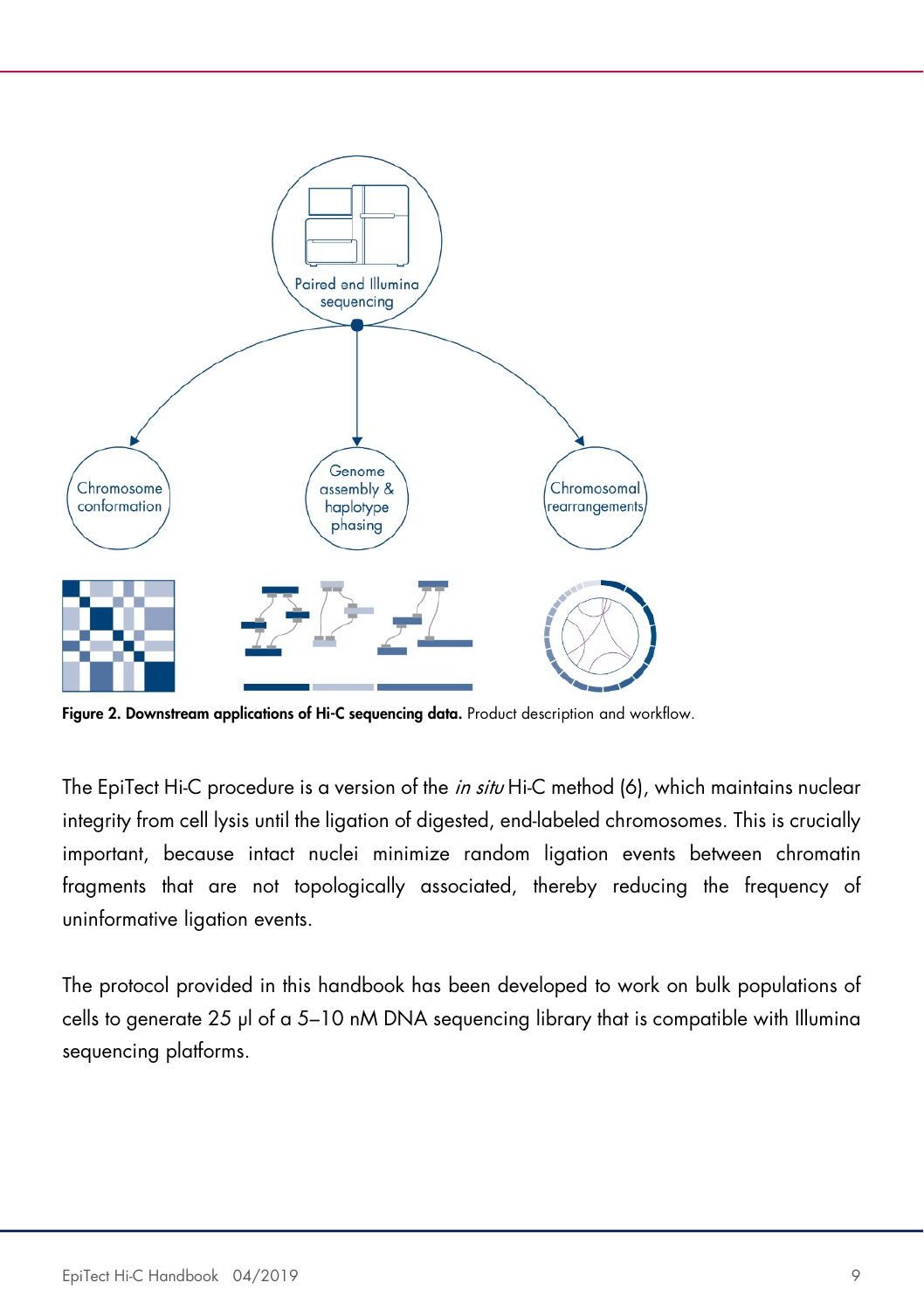## <span id="page-9-0"></span>Epitect Hi-C Kit workflow

### Processing fixed cells into a Hi-C library

Fixed cells, in which the native structure of chromatin has been preserved by formaldehyde crosslinking, are first gently lysed such that intact nuclei are recovered. Crosslinked chromatin is then digested with an endonuclease that cuts at GATC sequences to generate 5' overhangs. A DNA polymerase subsequently fills in and labels 5' overhangs with biotinylated nucleotides. Spatially proximal, labeled DNA ends are then joined by DNA ligase. Proteinase K and high temperature are employed to eliminate protein complexes and reverse DNA crosslinks.



Figure 3. Workflow for processing fixed cells into a Hi-C library.

### Processing a Hi-C library into an NGS sequencing library

Following de-crosslinking, ligated DNA is fragmented to a median size of 400–600 bp. Fragmented DNA is incubated with streptavidin beads to enrich for biotin-labeled Hi-C fragments. Hi-C fragments bound to streptavidin beads are processed to generate a DNA library for Illumina sequencing platforms.



Figure 4. Workflow for processing a Hi-C library into an NGS sequencing library.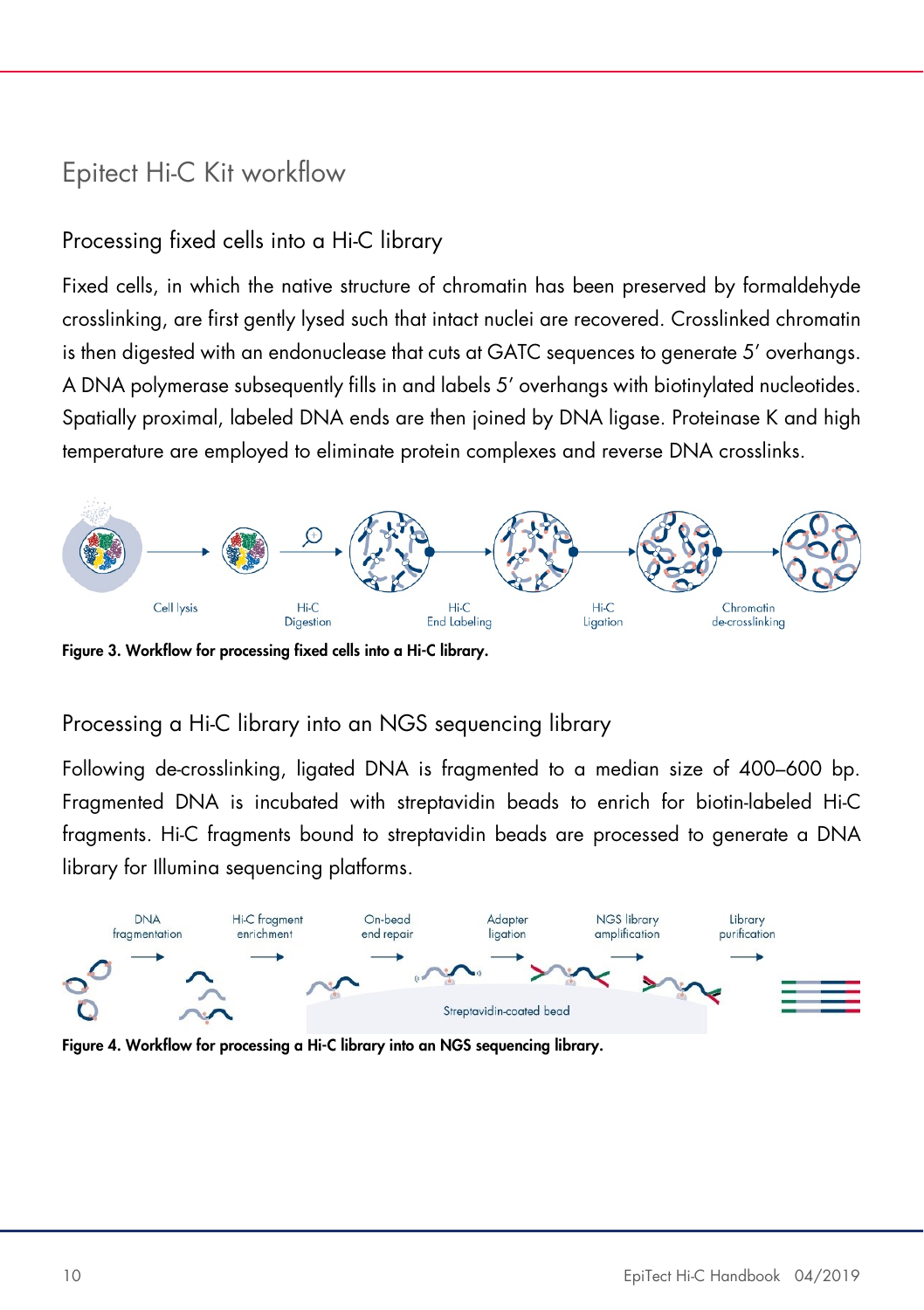## <span id="page-10-0"></span>Important Notes

## <span id="page-10-1"></span>Sample input

The EpiTect Hi-C protocol has been optimized for the use of  $5 \times 10^5$  human or mouse cells (or the equivalent of 3 µg of DNA) per sample. Input amounts between  $2.5 \times 10^5$  and  $2.5 \times 10^6$ human or mouse cells (or the equivalent of 1.5–15 µg DNA) per replicate may also be used. However, the use of input amounts beyond this range risks affecting the quality of the resulting NGS library, such that it is likely to have higher levels of inward facing (FR) sequence read bias, unligated ends and read pairs containing contiguous, religated restriction fragments.

It is therefore *critical* that sample-input amounts are accurately quantified before proceeding with the Hi-C protocol. An automated cell counter or hemocytometer should be used to assist in distributing the correct amount of cells to each sample.

### <span id="page-10-2"></span>Sample type

In principle, the EpiTect Hi-C protocol should work for any type of crosslinked eukaryote cells, but so far it has only been experimentally validated with cultured human and mouse cells.

The EpiTect Hi-C protocol will *not* work with bacterial samples and is not intended to be used for metagenomics.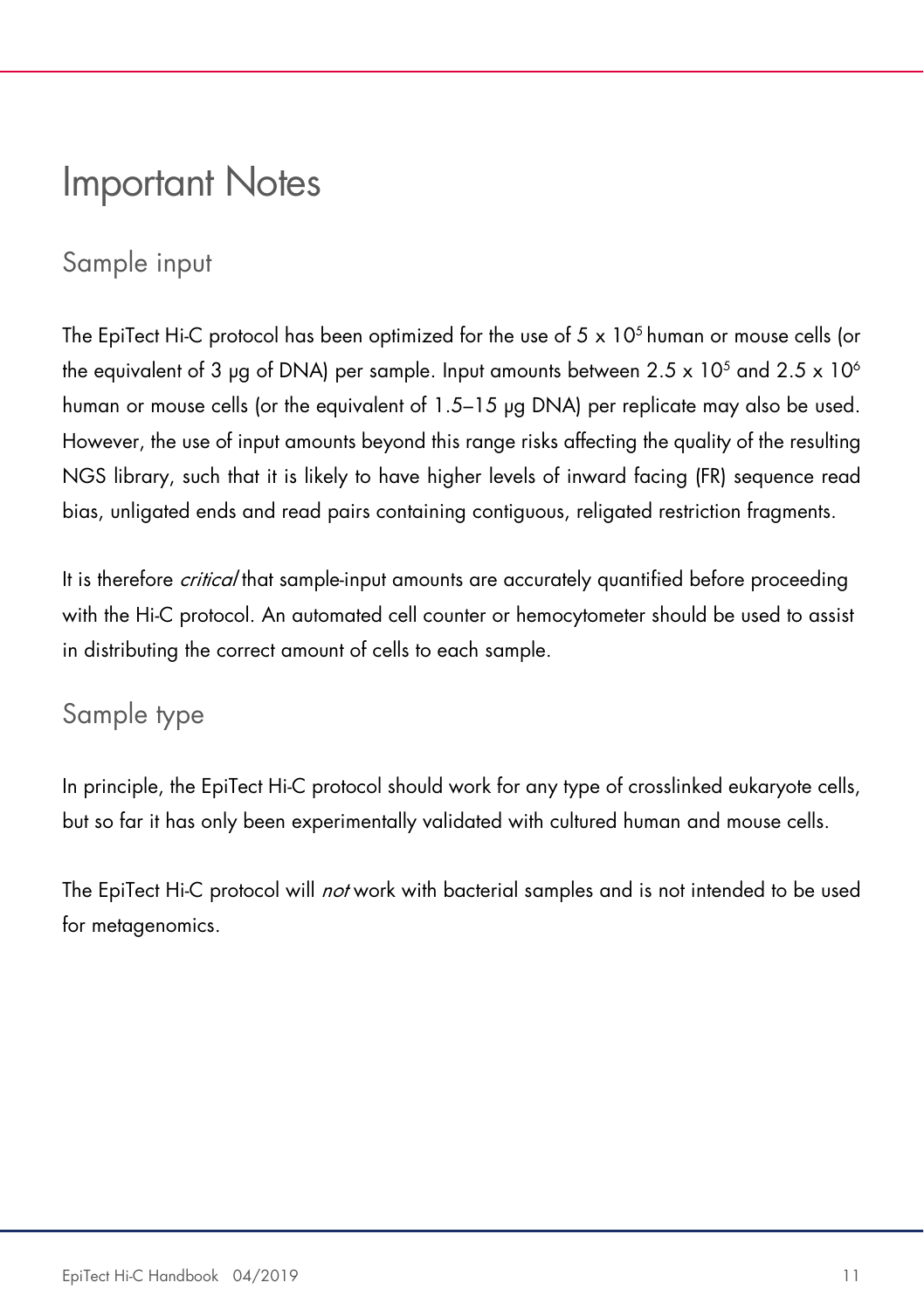### <span id="page-11-0"></span>Good PCR laboratory practices

Recommendations to reduce the risk of contaminating NGS libraries with amplicons from previous PCR reactions and consequently obtaining false results:

- Always wear a clean lab coat. Use separate lab coats for sample preparation and for setting up PCR reactions or handling PCR products.
- Change gloves often, especially if you suspect they may have been contaminated.
- **Important:** Establish and maintain a designated area for PCR setup that is separate from areas where PCR amplification and PCR-product handling are performed.
- Never bring amplified PCR products into the PCR setup area.
- Spin down all reaction and sample tubes before opening. Open and close all reagent and sample tubes carefully; avoid splashing or spraying PCR samples.
- Keep reactions and components capped whenever possible.
- Use filter barrier pipette tips to prevent aerosol-mediated contamination of your pipetting device.
- Clean laboratory benches and equipment regularly.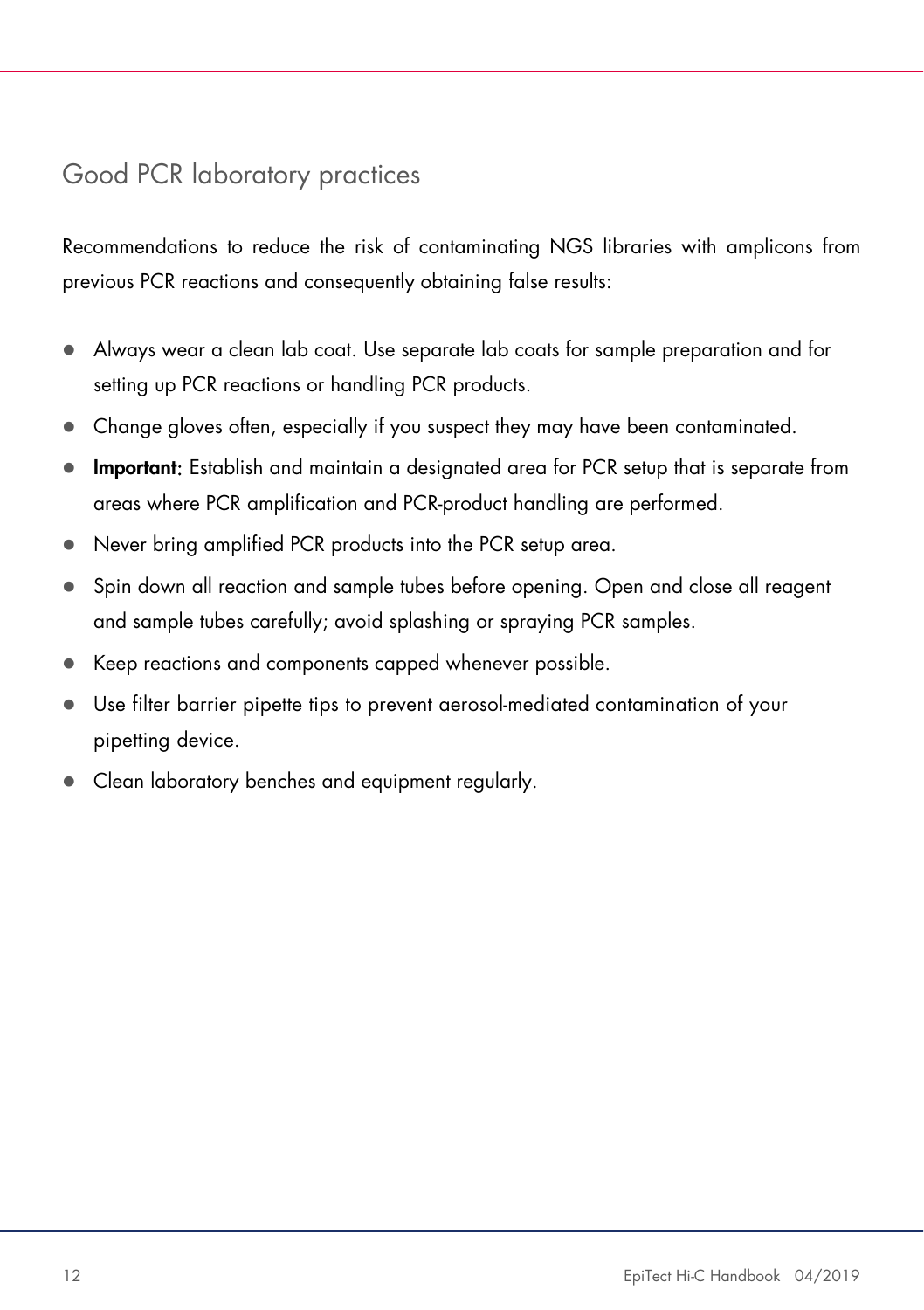## <span id="page-12-0"></span>Equipment and Reagents to Be Supplied by User

When working with chemicals, always wear a suitable lab coat, disposable gloves and protective goggles. For more information, consult the appropriate safety data sheets (SDSs) available from the product supplier.

### <span id="page-12-1"></span>For "Crosslinking Chromatin in Cultured Cells" protocol

- Cell culture plasticware
- Cell culture medium
- Trypsin EDTA
- Sterile phosphate buffered saline (PBS)
- Cell scraper
- **•** Centrifuge
- 37% formaldehyde
- Sterile 3 M Tris, pH 7.5
- <sup>15</sup> or 50 ml conical tubes
- Automated cell counter or hemocytometer
- Nuclease-free microcentrifuge tubes

<span id="page-12-2"></span>For "Hi-C Part 1" and "Hi-C Part 2" protocols

- $\bullet$  1% SDS
- 10% Triton X-100
- 100% isopropanol
- 80% ethanol
- 3M sodium acetate, pH 5.2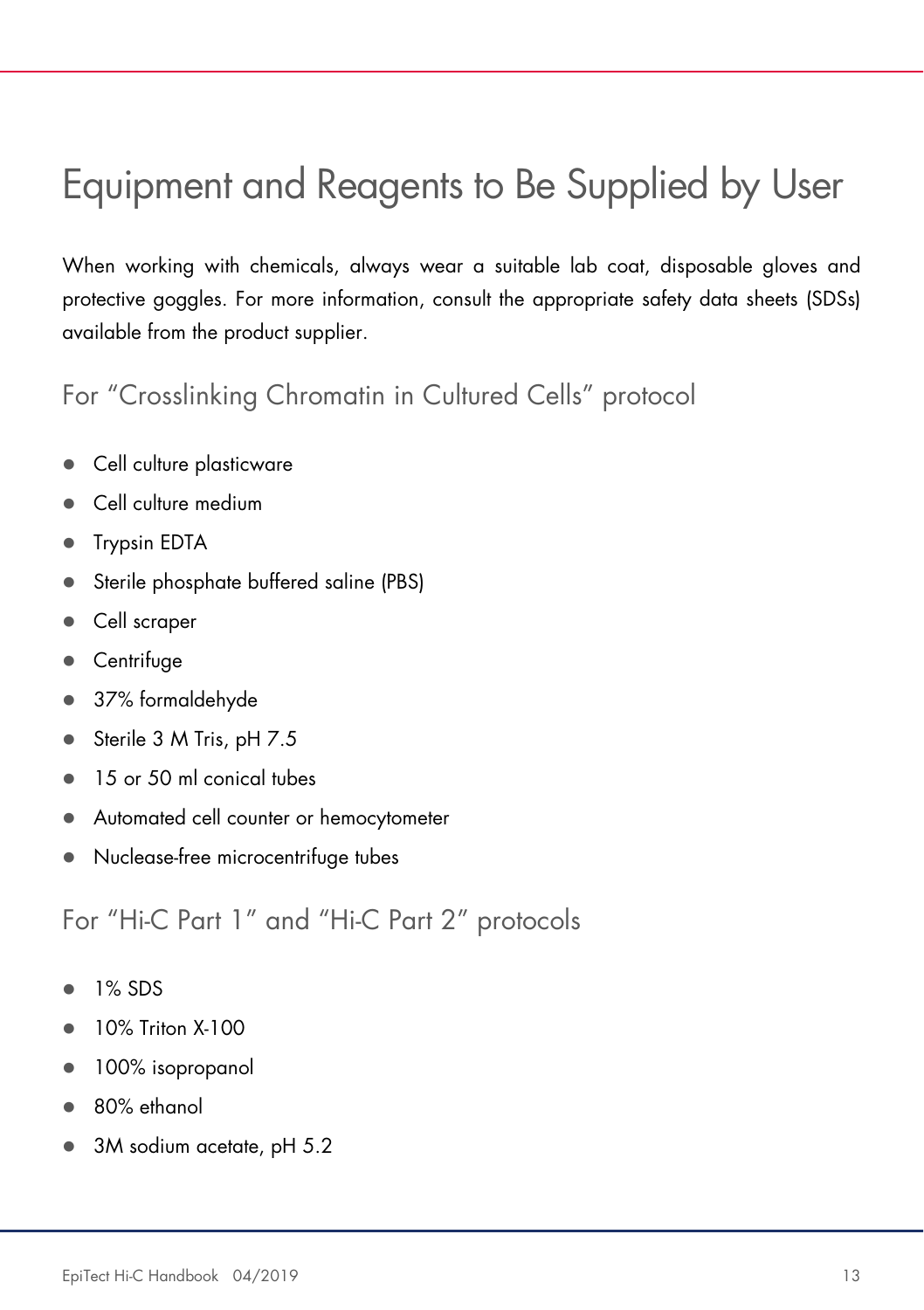- Nuclease-free 0.2 ml PCR tubes, PCR strips or PCR plates (and sealing foils for PCR plates)
- Pipettes
- Nuclease-free aerosol-barrier pipette tips
- Thermal cycler
- Thermal mixer capable of reaching 37°C (e.g., ThermoMixer®)
- Heating block or water bath capable of reaching 16-80°C
- Vortexer
- Microcentrifuge and plate centrifuge
- Magnetic rack compatible with microcentrifuge tubes
- Capillary electrophoresis device (e.g., QIAxcel®)
- Mechanical DNA fragmentation device (e.g., sonicator)
- Nuclease-free microcentrifuge tubes
- Nuclease-free, DNA low binding microcentrifuge tubes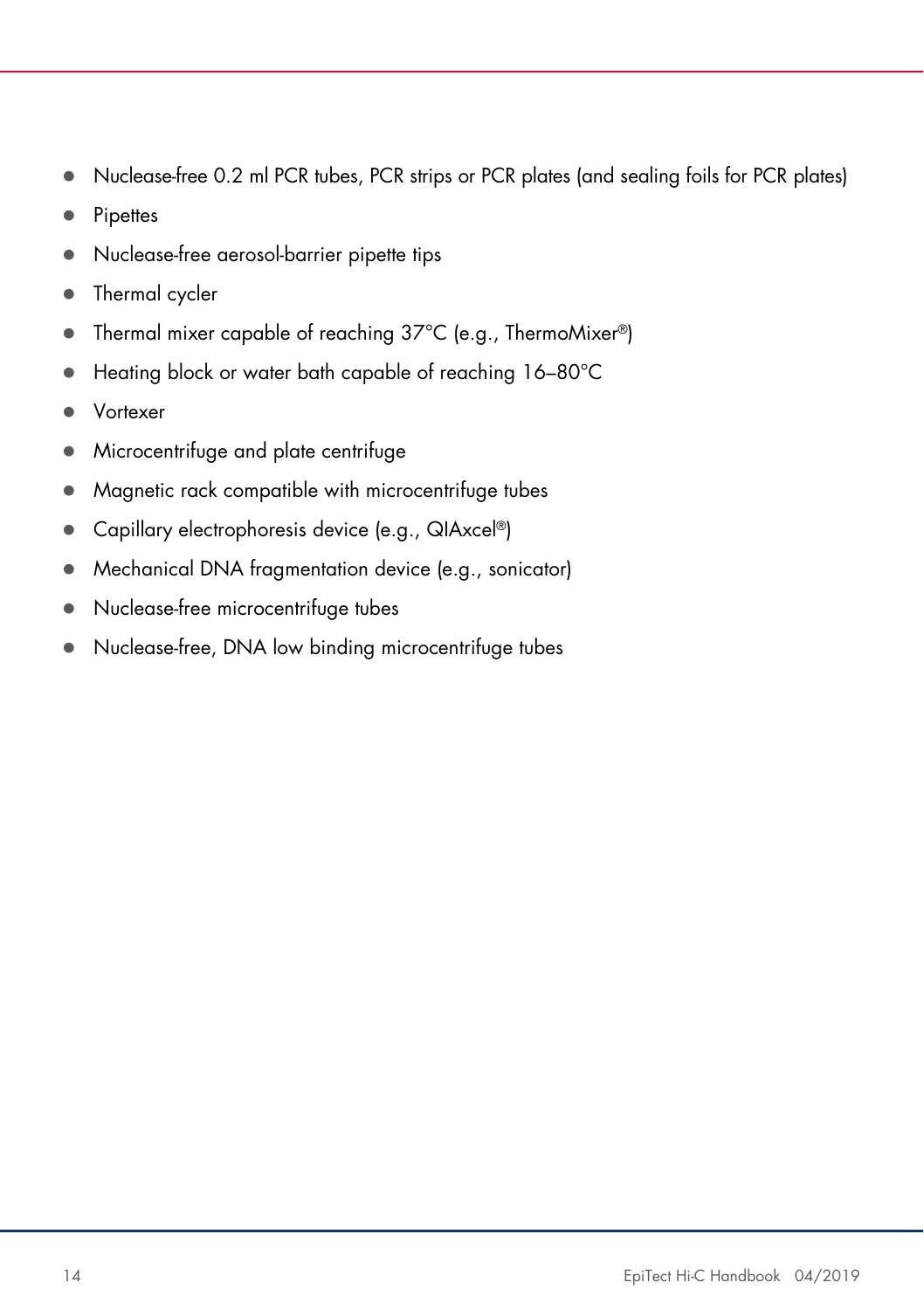## <span id="page-14-0"></span>Protocol: Crosslinking Chromatin in Cultured Cells

This protocol describes the procedure for crosslinking chromatin in cultured cells by treatment with formaldehyde.

Important points before starting

- Autoclave solutions of PBS and 3 M Tris pH 7.5 before using.
- Do not use formaldehyde solutions in which white precipitates are visible.
- Always work under a hood when working with formaldehyde.
- Do not use cell cultures contaminated with bacteria or fungi.
- Bring cell culture medium to room temperature before proceeding, to ensure reproducible crosslinking conditions.
- Crosslinked cells can be stored for up to 6 months at −80°C before proceeding with the Hi-C protocol.
- When proceeding immediately from crosslinking to the Hi-C protocols, be sure to review this protocol (i.e., "Protocol: Crosslinking Chromatin in Cultured Cells"), as well as "Protocol: Processing Fixed Cells Into a Hi-C Library (Hi-C Part 1)" (page [17\)](#page-16-0), before starting.

Things to do before starting

- Bring the complete cell culture medium (i.e., medium with serum) to room temperature  $(15-25^{\circ}C)$ .
- Chill 50 ml of PBS on ice at least 30 min before beginning.
- Obtain 1.5 ml microcentrifuge tubes.
- Obtain liquid nitrogen to snap freeze samples if they are to be stored at −80°C before proceeding with the Hi-C protocol.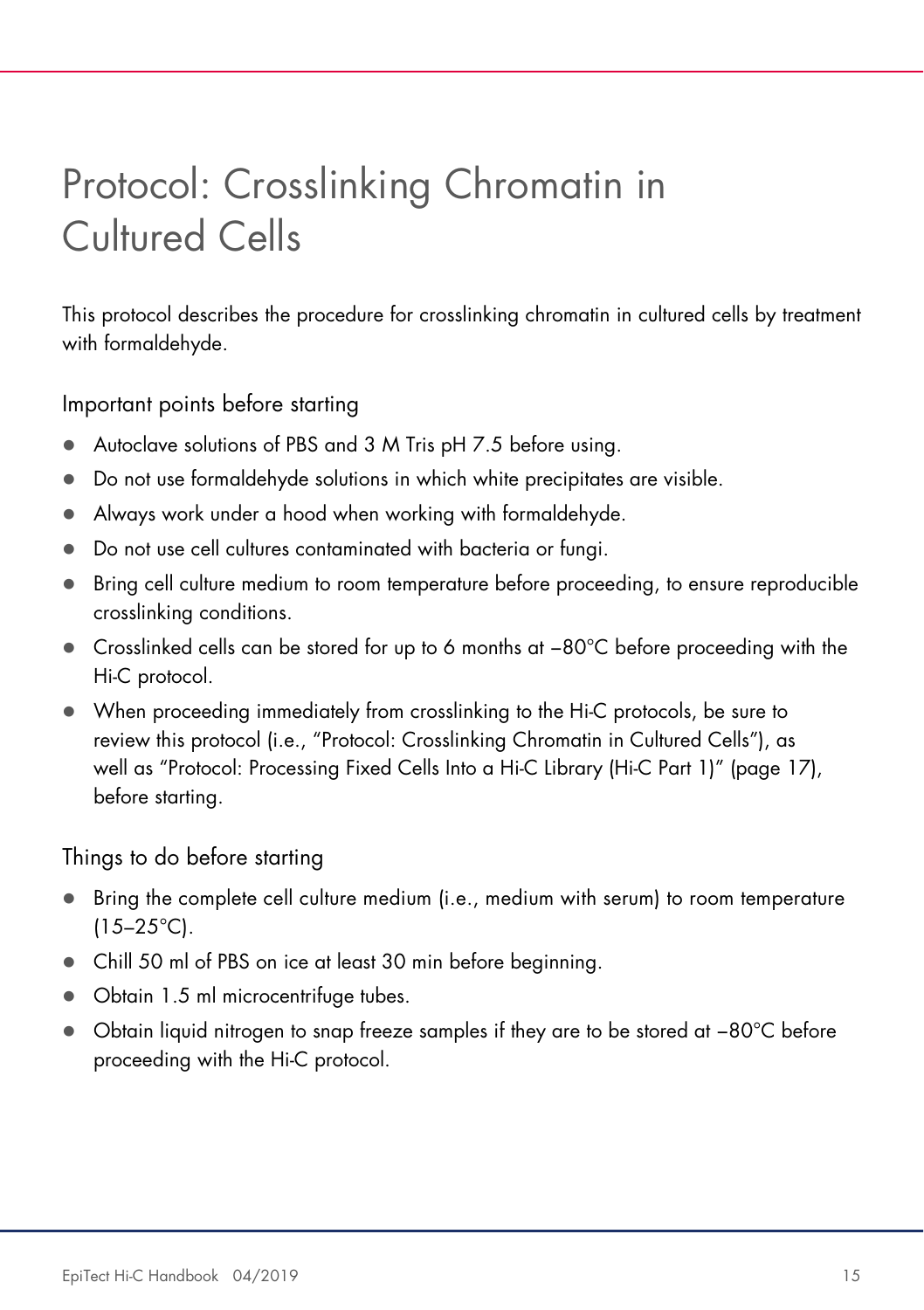### Procedure

1. Grow cells in an appropriate culture medium to the desired density.

Note: Cells 10 um in length grown to confluency in 25 or 75 cm<sup>2</sup> culture flasks will generally provide sufficient material (between  $3 \times 10^6$  and  $1 \times 10^7$  cells) for multiple Hi-C sample replicates. However, cell numbers will vary, because animal cells can range in length from 10 to 100 µm.

- 2. If working with suspension cell lines, proceed to step 4.
- 3. If working with adherent cell lines, gently trypsinize cells according to standard procedures, and then proceed to step 4.
- 4. Transfer cells to a conical tube and centrifuge for 10 min at  $450 \times q$  at room temperature.
- 5. Remove supernatant and gently resuspend cell pellet in 20 ml fresh medium.
- 6. Add 540 µl of 37% formaldehyde (1% final) and mix thoroughly by inverting 5 times. Important: Formaldehyde should be handled in a chemical fume hood. Wear protective gloves and glasses! Follow guidelines for waste disposal.
- 7. Incubate for 10 min at room temperature.
- 8. To quench the formaldehyde, add 10 ml of 3 M Tris pH 7.5.
- 9. Mix thoroughly by inverting 5 times.
- 10. Incubate for 5 min at room temperature, and then on ice for at least 15 min.
- 11. Centrifuge cells for 10 min at 800  $\times$  g at 4°C.
- 12. Resuspend cell pellet in 10 ml cold PBS.
- 13. Use a hemocytometer or automated cell counter to determine cell density.
- 14. Centrifuge cells for 5 min at 800 x  $q$  at 4<sup>°</sup>C and aspirate supernatant.
- 15. Resuspend cells in fresh, cold PBS to desired concentration.
- 16. Distribute 5 x 105 cells into fresh 1.5 ml microcentrifuge tubes on ice. Each tube represents a single Hi-C sample.

**Note:** Sample input may range from  $2.5 \times 10^5$  to  $2.5 \times 10^6$  cells per sample.

- 17. Centrifuge 5 min at 800  $\times$  g at 4°C and aspirate PBS.
- 18. Proceed immediately with the "Hi-C Part 1" protocol, or snap freeze tubes in liquid nitrogen and store at –80°C.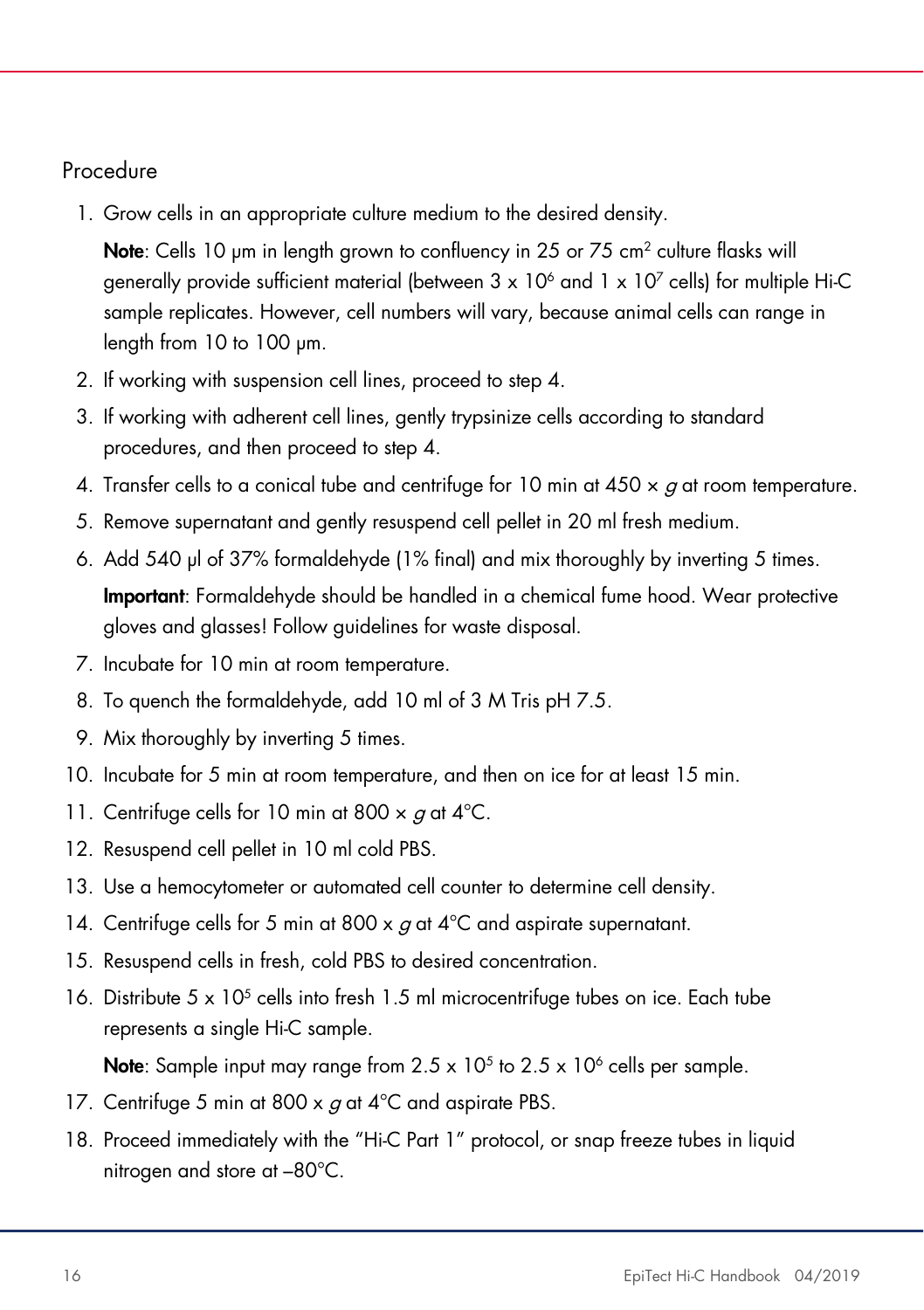## <span id="page-16-0"></span>Protocol: Processing Fixed Cells Into a Hi-C Library (Hi-C Part 1)

This protocol entails the first half of the procedure for performing Hi-C:

- cell lysis
- chromatin digestion
- Hi-C end labeling and ligation
- chromatin de-crosslinking, followed by DNA purification

The following procedure describes the processing of a *single* sample of cells that have been fixed with formaldehyde (see "Protocol: Crosslinking Chromatin in Cultured Cells", page [15\)](#page-14-0). Each Hi-C kit contains reagents sufficient for processing 6 samples.

Important points before starting

- It is *critical* to use a hemocytometer or automated cell counter to assist in distributing the correct amount of cells to each replicate.
- Keep enzymes and thawed reaction buffers on ice at all times.
- Add ethanol (96–100%) to Buffer PE before use (see bottle label for volume).
- Use standard 1.5 or 2 ml microcentrifuge tubes throughout the protocol.
- Unless otherwise indicated, centrifugation is performed at room temperature.
- Gentle handling of nuclei throughout the cell lysis, Hi-C digestion, Hi-C end labeling and Hi-C ligation steps is critical to a successful Hi-C experiment. Rupturing of nuclei during these steps will increase the frequency of random, biologically irrelevant interchromosomal (trans) interactions. Care must be taken to pipette samples gently and to not shake them during the various incubation steps unless specifically stated.

Things to do before starting

- Chill PBS, RNase-free water and Buffer C1 on ice for 30 min before using.
- Thaw frozen reagents on ice.
- Prepare Hi-C Digestion and Ligation Solutions according to Tables 1 and 2.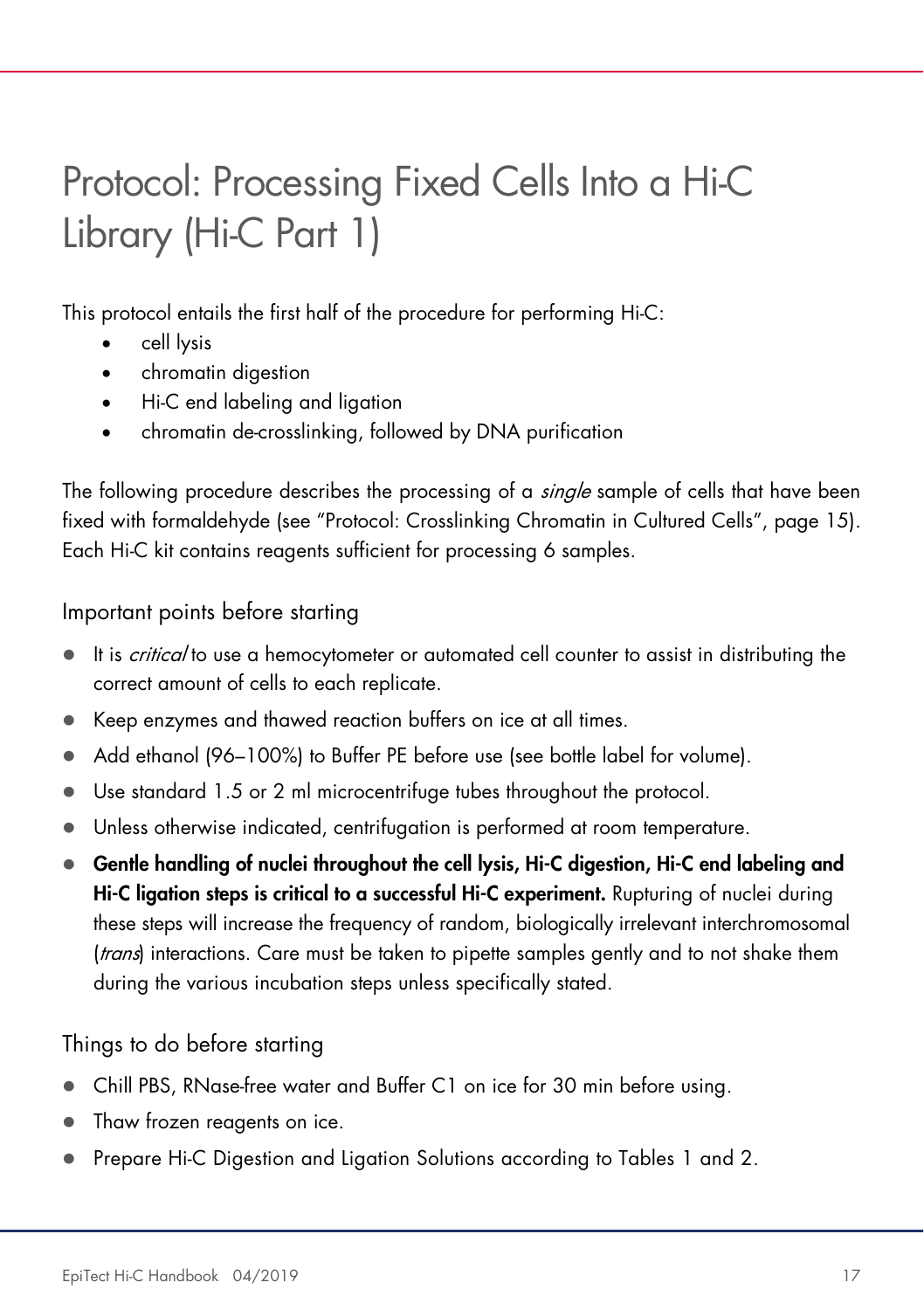### Preparing solutions for Hi-C digestion and Hi-C ligation

1. Prepare the Hi-C Digestion and Hi-C Ligation Solutions in 1.5 ml microcentrifuge tubes according to Tables 1 and 2.

| Table 1. Setup for preparing Hi-C Digestion Solution |  |
|------------------------------------------------------|--|
|------------------------------------------------------|--|

| Component             | Volume  |
|-----------------------|---------|
| Hi-C Digestion Buffer | $4 \mu$ |
| $1\%$ SDS             | $4 \mu$ |
| RNase-free water      | 32 µl   |
| <b>Total volume</b>   | 40 µ    |

#### Table 2. Setup for preparing Hi-C Ligation Solution

| Component               | Volume      |
|-------------------------|-------------|
| Hi-C Ligation Buffer    | 400 µl      |
| 10% Triton X-100        | $80$ $\mu$  |
| Ultralow Input Ligase   | $10 \mu$    |
| <b>RNase-free water</b> | $260$ $\mu$ |
| <b>Total volume</b>     | ار 750      |

2. Mix solutions thoroughly by pipetting, and then place on ice.

3. Proceed to "Cell lysis" below.

### Cell lysis

4. In a microcentrifuge tube, carefully resuspend  $5 \times 10^5$  crosslinked human or mouse cells (or the equivalent of 3 µg DNA) in 50 µl ice-cold PBS by gently pipetting with a micropipette.

**Note:** Between 2.5 x 10<sup>5</sup> and 2.5 x 10<sup>6</sup> human or mouse cells (or the equivalent of 1.5–15 µg DNA) is also acceptable.

Note: It is possible to pool multiple tubes of crosslinked cells to obtain the minimum or desired amount of starting material. To do so, resuspend a pellet of crosslinked cells in one tube in 50 µl of ice cold PBS, and transfer the entirety of this mixture to another tube containing crosslinked cells. Repeat until enough or the desired amount of cells are resuspended in PBS.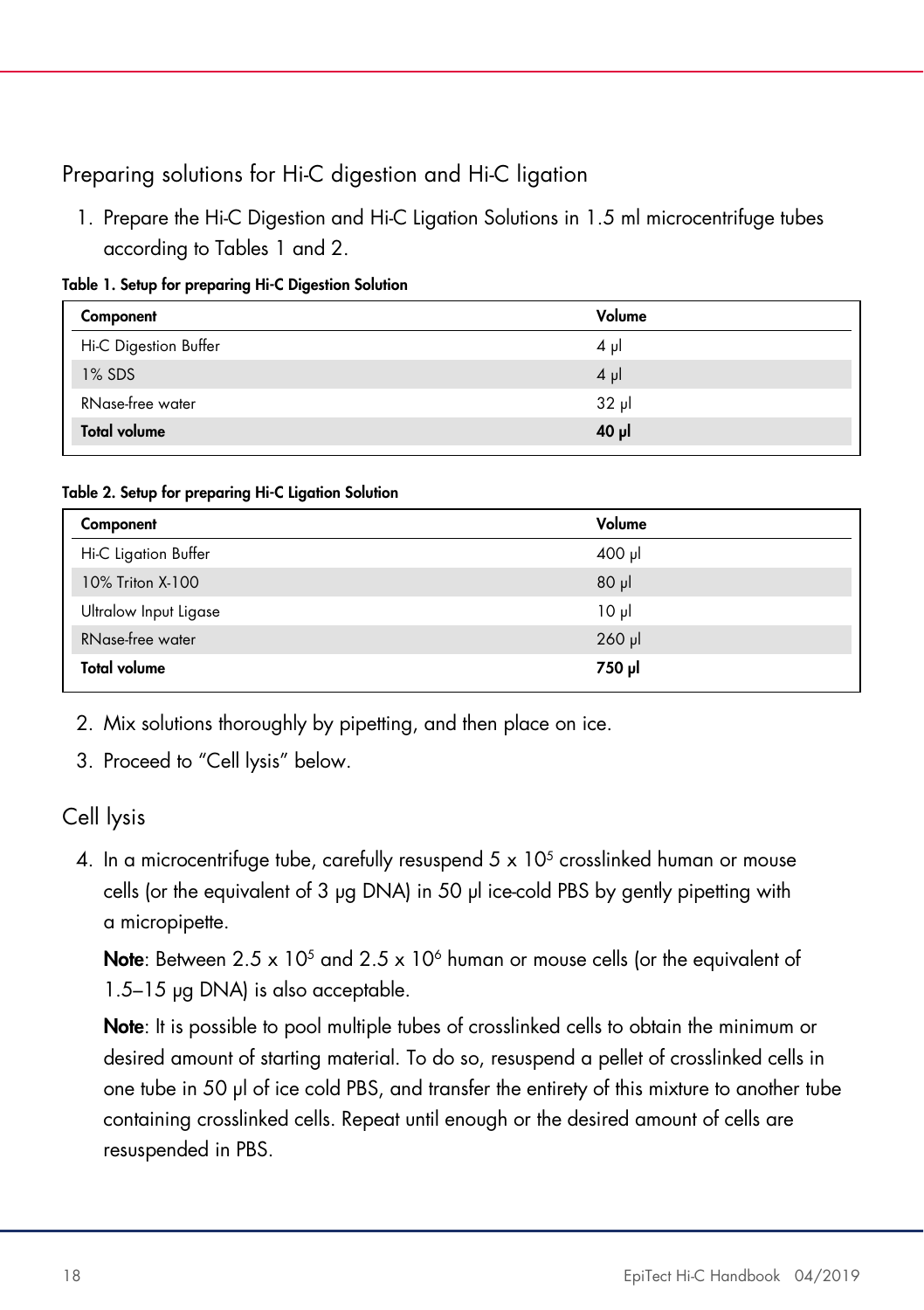- 5. Add 150 µl of ice-cold RNase-free water to the tube.
- 6. Add 50 µl of ice-cold Buffer C1 to the tube.
- 7. Mix contents by gently inverting tube back and forth 5 times.
- 8. Incubate tube on ice for 10 min.
- 9. Centrifuge tube for 5 min at 2500 x g at 4°C.
- 10. Carefully aspirate supernatant, leaving the soft nuclear pellet behind.
- 11. Carefully resuspend nuclei in 500 μl of ice-cold RNase-free water and mix by gently pipetting up and down 3–4 times.
- 12. Centrifuge tube for 5 min at 2500 x  $q$  at 4°C.
- 13. Carefully aspirate and discard the supernatant, leaving the soft nuclear pellet behind.
- 14. Proceed immediately to "Hi-C digestion" below.

#### Hi-C digestion

- 15. Add 40 µl Hi-C Digestion Solution to washed nuclei. Mix by gently pipetting up and down 3–4 times.
- 16. Incubate tube at 65°C for 10 min.

**Important**: Do not shake tube during this incubation.

- 17. Place tube on ice immediately after incubation.
- 18. Add 4.4 µl 10% Triton X-100. Mix by gently pipetting up and down 3-4 times.
- 19. Add 4 µl Hi-C digestion enzyme. Mix by gently pipetting up and down 3–4 times.
- 20. Incubate tube in a thermal mixer set to  $37^{\circ}$ C with 600 rpm shaking for 2 h to digest chromatin.
- 21. Incubate tube at 65°C for 20 min.

**Important:** Do not shake tube during this incubation.

22. Place tube on ice and proceed immediately to "Hi-C end labeling", next page. Note: As an optional stopping point, tube may be stored at −20°C.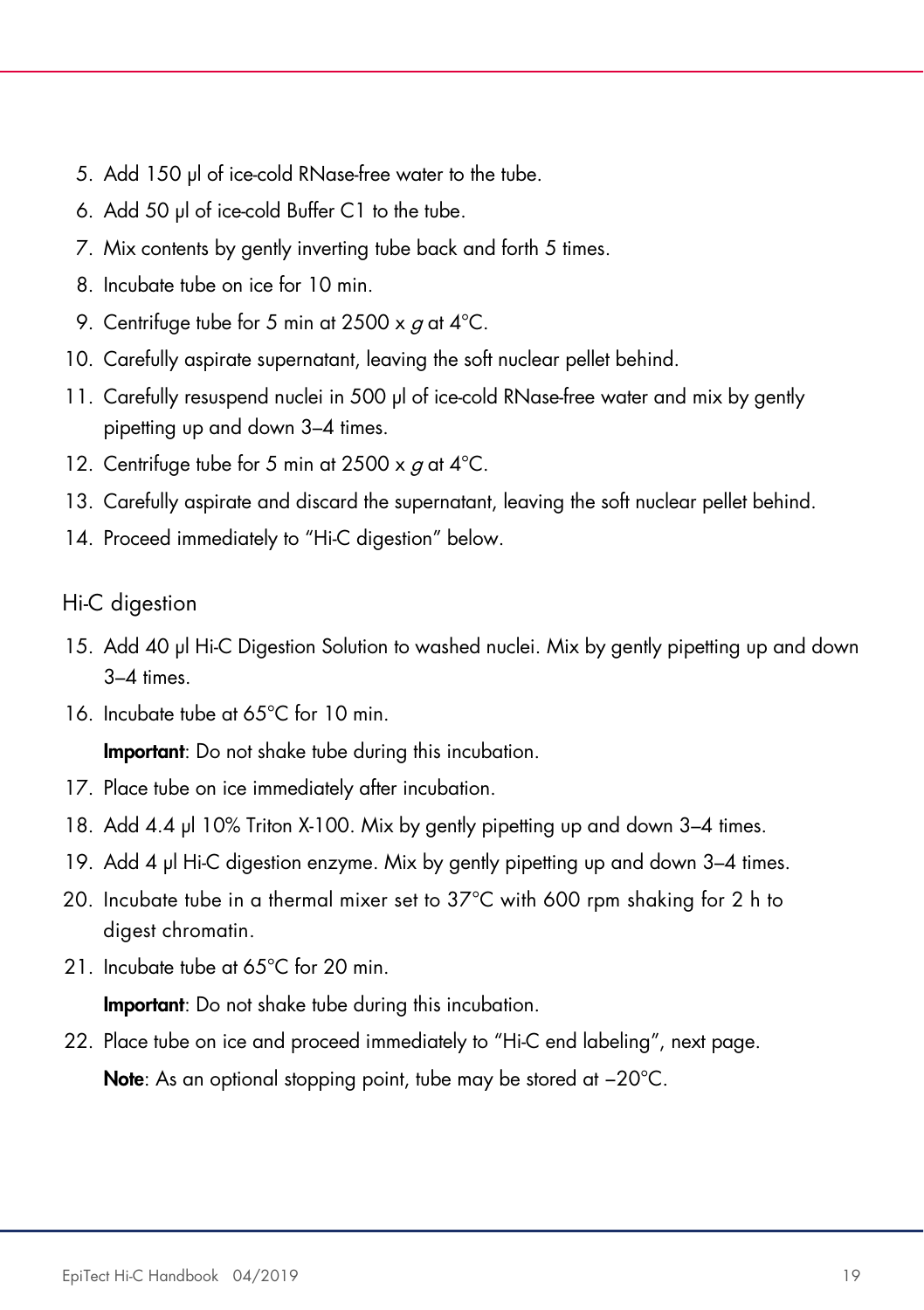### Hi-C end labeling

- 23. While on ice, add 6 µl of Hi-C End Labeling Mix and 1 µl of Hi-C End Labeling Enzyme to the tube containing digested chromatin.
- 24. Mix by gently pipetting up and down 3–4 times.
- 25. Incubate the tube at 37°C for 30 min to label the digested chromatin with biotinylated nucleotides.

Important: Do not shake tube during this incubation.

26. Place tube on ice and proceed immediately to "Hi-C ligation" below. Note: As an optional stopping point, tube may be stored at −20°C.

#### Hi-C ligation

- 27. Transfer all of the Hi-C Ligation Solution to tube containing end-labeled chromatin. Mix by gently inverting 5 times.
- 28. Incubate tube at 16°C for 2 h to ligate spatially proximal DNA fragments. Important: Do not shake tube during this incubation. Important: Ligation at temperatures >16°C is not recommended.
- 29. Place tube on ice and proceed immediately to "Chromatin de-crosslinking" below. Note: As an optional stopping point, tube may be stored at −20°C.

### Chromatin de-crosslinking

- 30. Add 20 µl Proteinase K solution to ligated chromatin. Mix gently by inverting tube 5 times.
- 31. Incubate tube at 56°C for 30 min, followed by 80°C for 90 min.
- 32. Briefly spin the tubes at low speed (4000 x  $g$ ) to collect any condensation from the lid. Cool the reaction mixtures to room temperature and proceed directly to "DNA purification following de-crosslinking", next page.

Note: As an optional stopping point, tube may be stored at −20°C.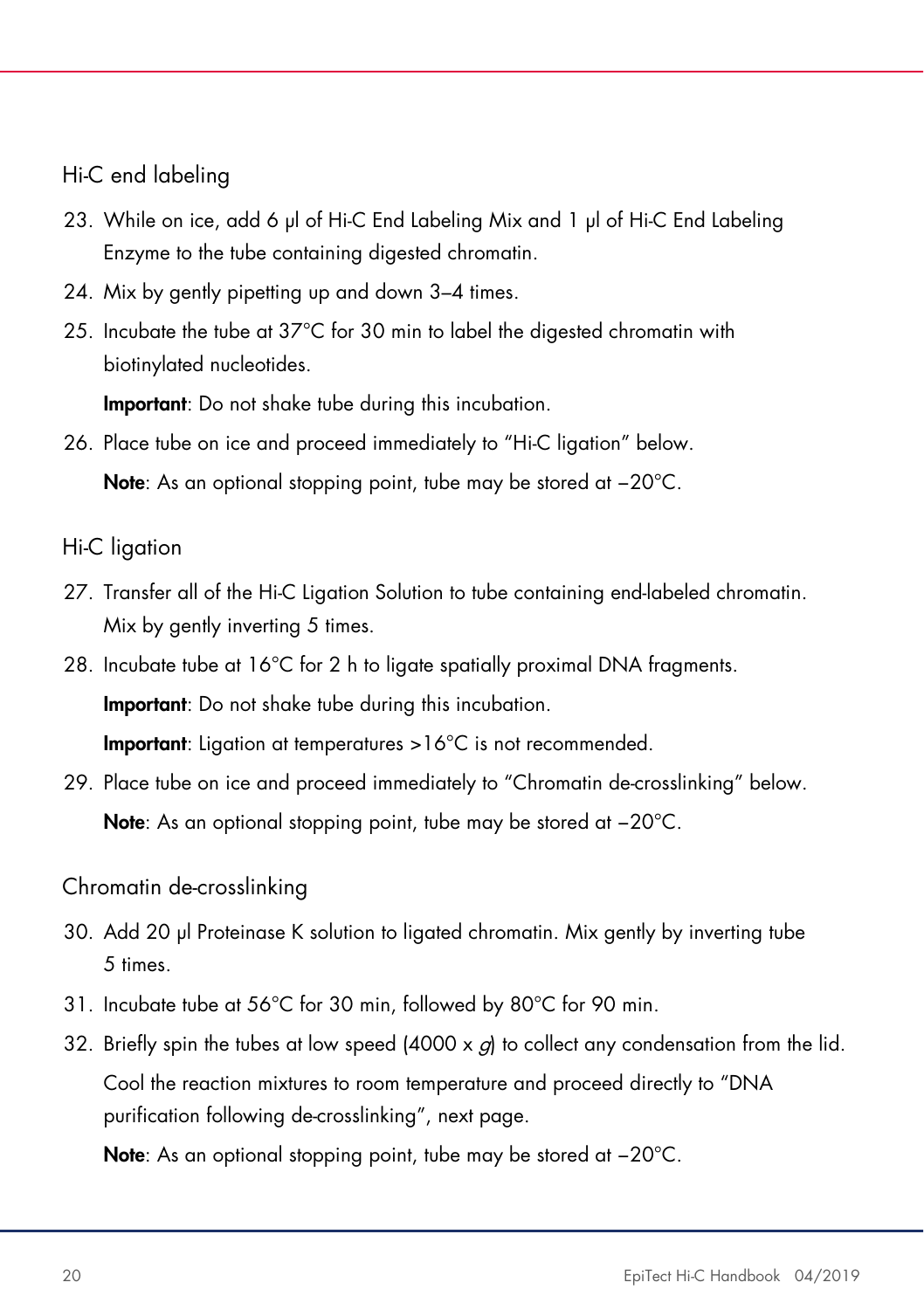DNA purification following de-crosslinking

- 33. Add 80 µl of 3 M sodium acetate, pH 5.2, to the de-crosslinked DNA. Vortex briefly to mix.
- 34. Add 560 µl of 100% isopropanol to tube. Vortex briefly to mix.
- 35. Place a MinElute column, including its provided collection tube, in a rack.
- 36. To bind DNA, apply one-half of the mixture (725 µl) to the MinElute column, and then centrifuge for 1 min at  $17,900 \times g$ .
- 37. Discard flow-through and place the MinElute column back into the same collection tube.
- 38. Apply the remaining half of the mixture (~725 µl) to the MinElute column, and then centrifuge for 1 min at  $17,900 \times g$ .

Note: For maximum recovery, transfer all traces of the sample to the column.

- 39. Discard flow-through. Place the MinElute column back into the same collection tube.
- 40. To wash, add 0.75 ml Buffer PE to the MinElute column. Centrifuge for 1 min at  $17,900 \times g$ .
- 41. Discard flow-through and place the MinElute column back in the same tube.
- 42. Centrifuge the MinElute column for an additional 1 min at 17,900  $\times$  g.
- 43. Place MinElute column into a new 1.5 ml microcentrifuge tube.
- 44. To elute DNA, add 35 µl Buffer EB prewarmed to 65 $^{\circ}$ C to the center of the membrane. Note: If DNA is to be fragmented in volumes <35 µl, elute DNA in 20 µl prewarmed Buffer EB. Elution in volumes <20 µl will result in lower DNA yields.
- 45. Incubate for 1 min at room temperature.
- 46. Centrifuge the column for 1 min at  $17,900 \times g$ .
- 47. Store purified DNA at −20°C or proceed with "Protocol: Processing a Hi-C Library Into an NGS Sequencing Library (Hi-C Part 2)", next page.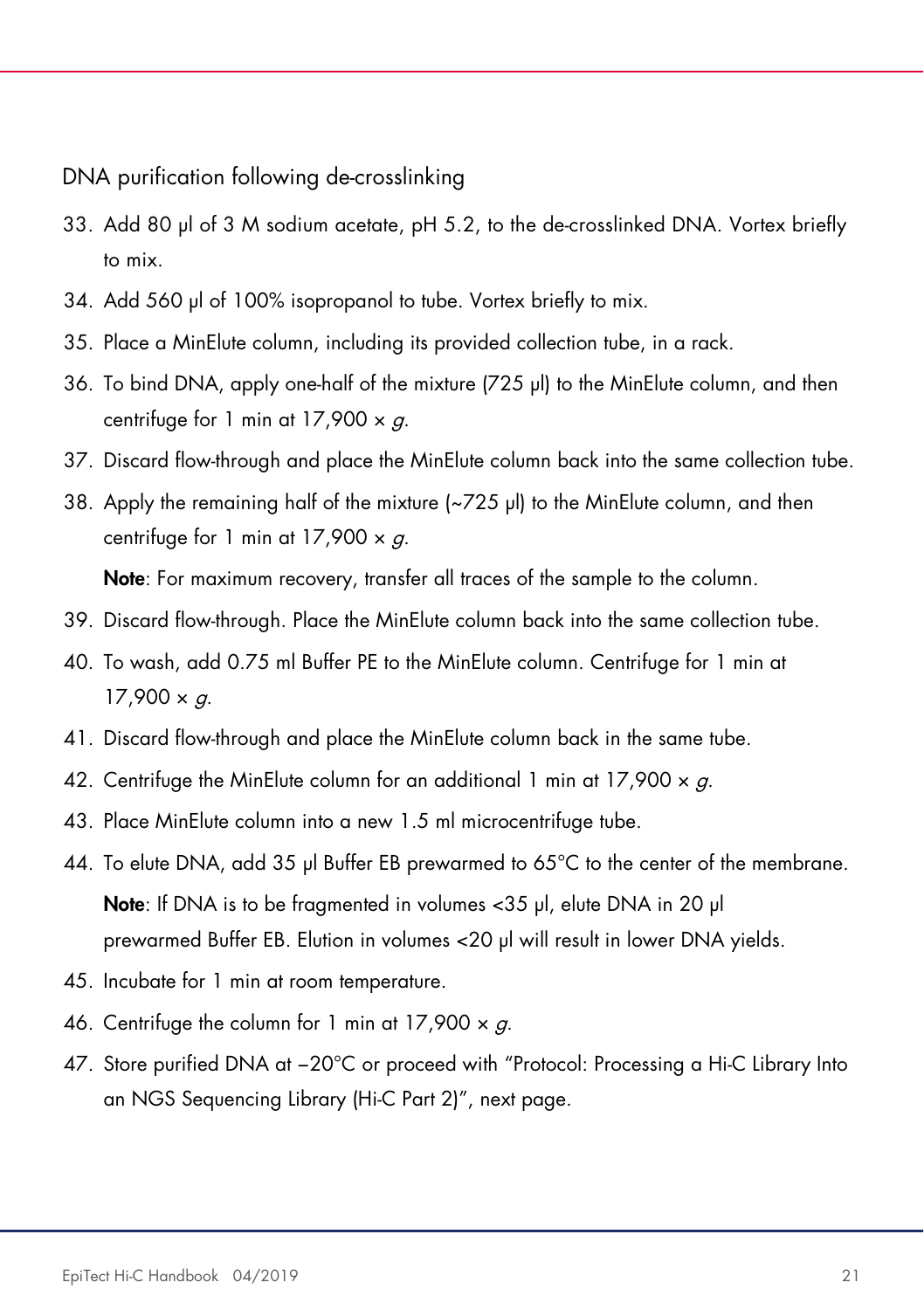## <span id="page-21-0"></span>Protocol: Processing a Hi-C Library Into an NGS Sequencing Library (Hi-C Part 2)

This protocol describes the second half of the EpiTect Hi-C procedure, during which mechanical DNA fragmentation is used to prepare Hi-C sequencing libraries:

- Mechanical DNA fragmentation followed by purification
- Hi-C fragment enrichment via streptavidin pulldown
- End repair, phosphorylation and A-tailing of bead-bound Hi-C fragments
- Illumina adapter ligation, library amplification and purification

### Important points before starting

- Prepare 80% ethanol from 96–100% ethanol.
- Enough Buffer SB1 is supplied to purify samples fragmented in volumes ≤200 µl. For fraamentation volumes >200 µl, refer to the protocol for purifying fragmented DNA samples with SPRI beads, found in Appendix A (page [31\).](#page-30-0)

Note: Users must supply their own SPRI beads for this purification.

- Thoroughly dissolve any white precipitates in the thawed ER/A-Tailing Buffer by pipetting up and down.
- De-crosslinked DNA must be fragmented to median sizes of 400–600 bp. Before proceeding with the "Hi-C Part 2" protocol, develop a reliable fragmentation protocol using 3 µg of de-crosslinked human or mouse DNA per sample.

Things to do before starting

- Thaw frozen reagents on ice. Keep enzymes, thawed reaction buffers, Illumina adapters and PCR primers on ice at all times.
- Mix buffers thoroughly by quickly vortexing to avoid any localized concentrations. Briefly spin down vortexed reagents before use.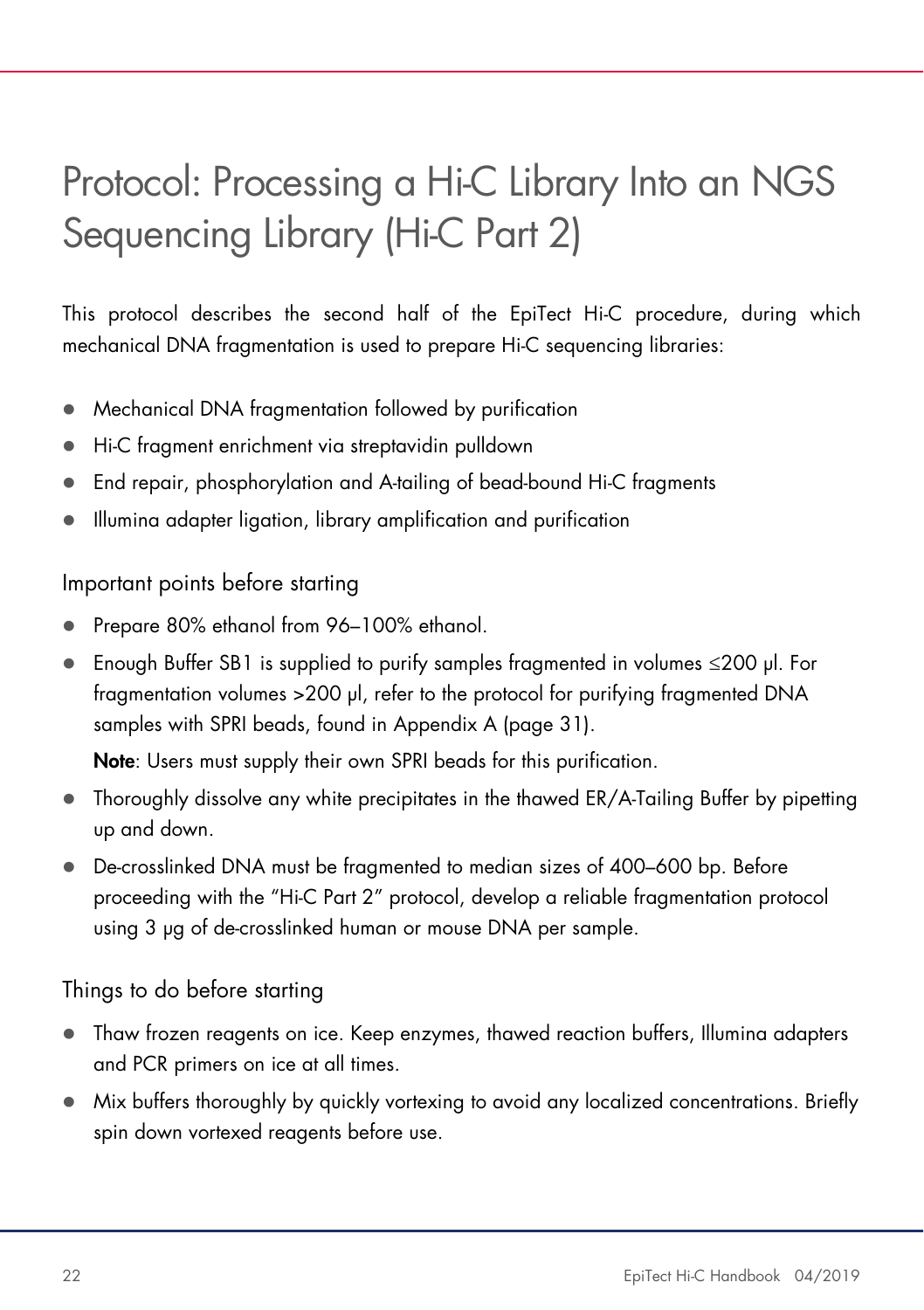### Mechanical DNA fragmentation

1. Following completion of the "Hi-C Part 1" protocol, mechanically fragment purified DNA samples in Buffer EB, such that the median DNA fragment size is 400–600 bp.

Note: The EpiTect Hi-C protocol was developed using the fragmentation protocol outlined in Table 3. If a different mechanical fragmentation method is to be used, users must ensure that the median DNA fragment size is 400–600 bp.

| Variable               | <b>Detail</b>                       |
|------------------------|-------------------------------------|
| Sonicator              | Covaris <sup>®</sup> S220           |
| Sonication tube        | microTUBE AFA Fiber Snap-Cap 6x16mm |
| Sonication tube holder | S-series Holder microTUBE           |
| Sonication volume      | 130 pl in Buffer EB                 |
| Sonicator settings     |                                     |
| Water levels           | 12                                  |
| Peak incident power    | 140 W                               |
| Duty factor            | 10%                                 |
| Cycles per burst       | 200                                 |
| Treatment time         | 80 <sub>s</sub>                     |

Table 3. Fragmentation protocol used for development of the EpiTect Hi-C protocol

2. Following DNA fragmentation, tubes can be frozen overnight at −20°C as an optional stopping point, or you may proceed directly to "DNA purification following mechanical fragmentation", next page.

Note: To control for DNA fragmentation, analyze 5% of fragmented sample on a capillary electrophoresis device or agarose gel. Samples that are too large should be fragmented further until a median DNA size of 400–600 bp is achieved. Users may proceed with samples with median DNA sizes of 250–400 bp, but the resulting NGS libraries will be of lower quality (see Appendix B, page [32\).](#page-31-0)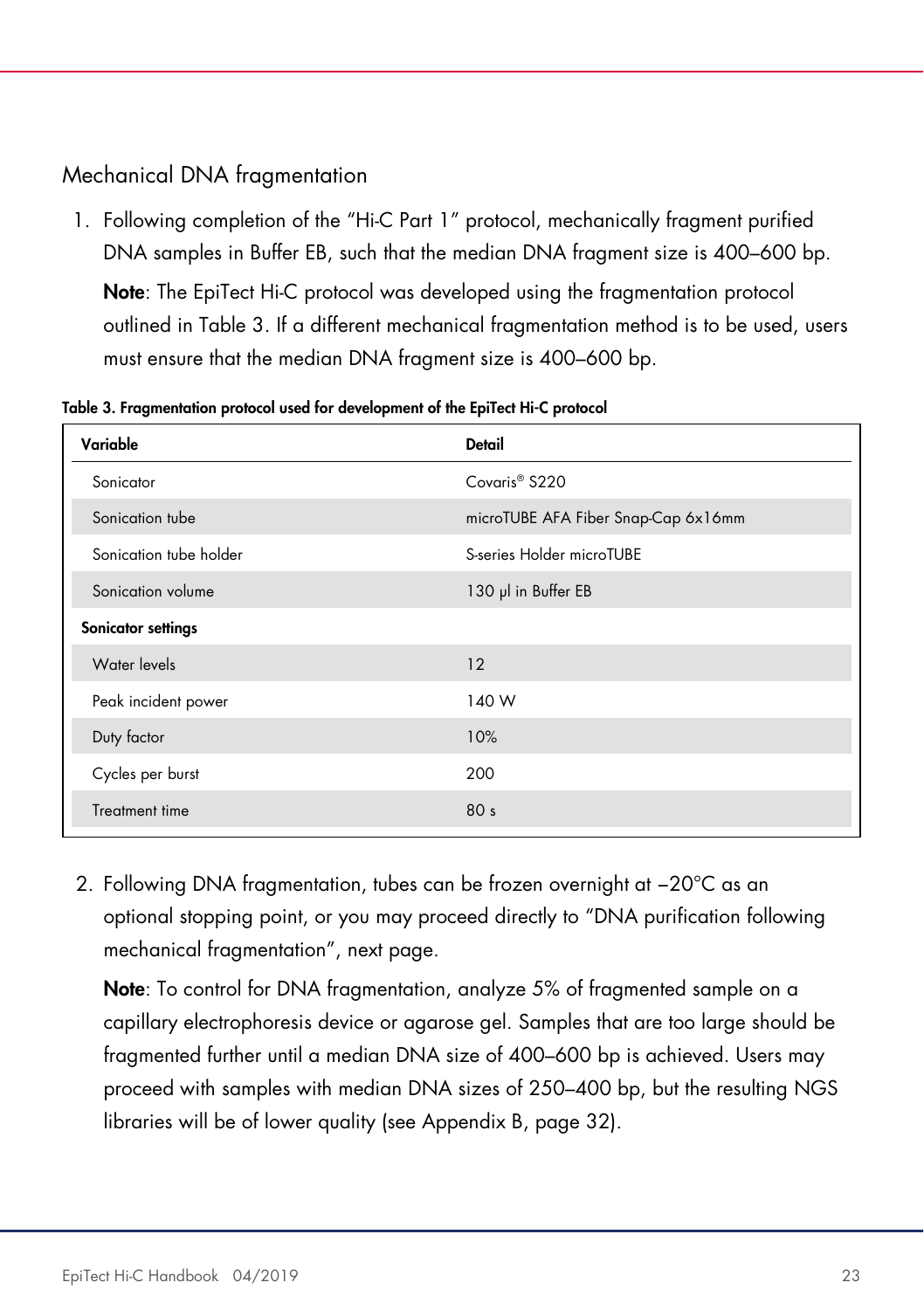DNA purification following mechanical fragmentation

- 3. Add 4 volumes of Buffer SB1 to 1 volume of fragment DNA sample. Vortex briefly to mix.
- 4. Place a MinElute column, including its provided collection tube, in a suitable rack.
- 5. To bind DNA, apply mixture to the MinElute spin column and centrifuge for 1 min at  $17.900 \times a$ .

Note: For maximum recovery, transfer all traces of the sample to the column.

- 6. Discard the flow-through and place the MinElute spin column back into the same tube.
- 7. To wash, add 700 µl of 80% ethanol to the MinElute column and centrifuge for 1 min at 17,900  $\times g$ . Discard the flow-through and place the MinElute spin column back into the same tube. Repeat this step.
- 8. Centrifuge for 1 min at  $17,900 \times g$ .

**Important**: Residual ethanol will not be completely removed unless the flow-through is discarded before this additional centrifugation step.

- 9. Place the MinElute spin column into a clean 1.5 ml microcentrifuge tube
- 10. Add 50 µl of Buffer EB prewarmed to 65°C to the center of the membrane, let the column stand for 1 min, and then centrifuge for 1 min.
- 11. Proceed directly to "Preparing solutions for on-bead reactions" below, or if you choose to make this a stopping point, freeze tubes overnight at −20°C.

Preparing solutions for on-bead reactions

12. Prepare the ER/A-Tailing Solution, Adapter Ligation Buffer Dilution and Hi-C Sequencing Library Amplification Mix in 1.5 ml microcentrifuge tubes according to Tables 4–6, next page.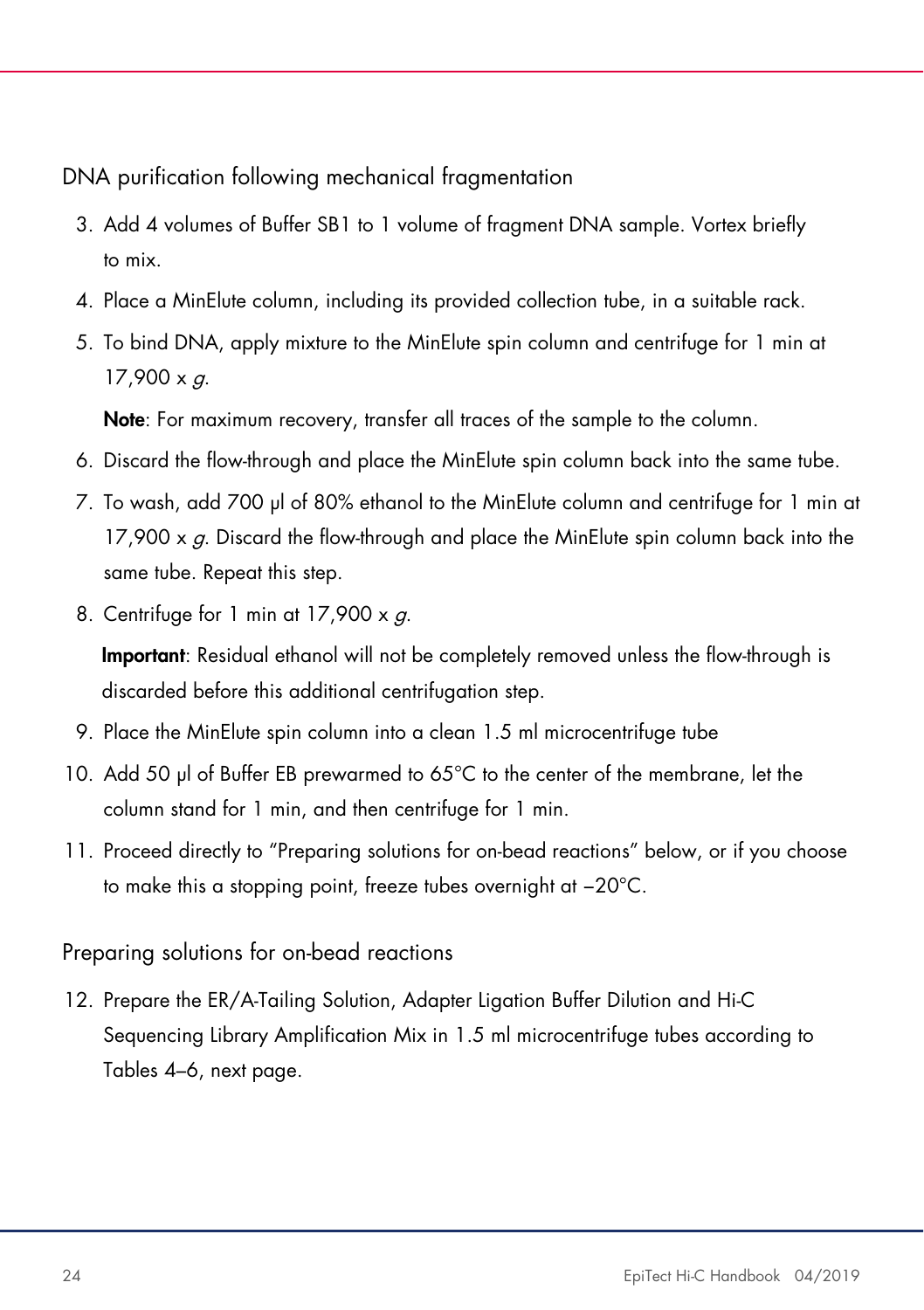#### Table 4. ER/A-Tailing Solution

| Component               | Volume   |
|-------------------------|----------|
| ER/A-Tailing Buffer     | $5 \mu$  |
| ER/A-Tailing Enzyme Mix | $10 \mu$ |
| RNase-free water        | $35$ pl  |
| <b>Total volume</b>     | $50$ pl  |

#### Table 5. Adapter Ligation Buffer Dilution

| Component               | Volume   |
|-------------------------|----------|
| Adapter Ligation Buffer | $15 \mu$ |
| <b>RNase-free water</b> | $135$ pl |
| <b>Total volume</b>     | ار 150   |

#### Table 6. Hi-C Sequencing Library Amplification Mix

| Component                       | Volume   |
|---------------------------------|----------|
| HiFi PCR Master Mix, 2x         | $200$ pl |
| Primer Mix Illumina Library Amp | $12 \mu$ |
| <b>RNase-free water</b>         | $188$ pl |
| <b>Total volume</b>             | $400$ pl |

- 13. Mix solutions thoroughly by pipetting, and then place on ice.
- 14. Proceed to "Streptavidin pulldown of Hi-C fragments" below.

### Streptavidin pulldown of Hi-C fragments

- 15. Thoroughly resuspend streptavidin beads by vortexing.
- 16. Transfer 25 µl of streptavidin beads into a new microcentrifuge tube.
- 17. Wash the beads once with 100 µl Bead Wash Buffer 1, following the steps in Figure 5, next page.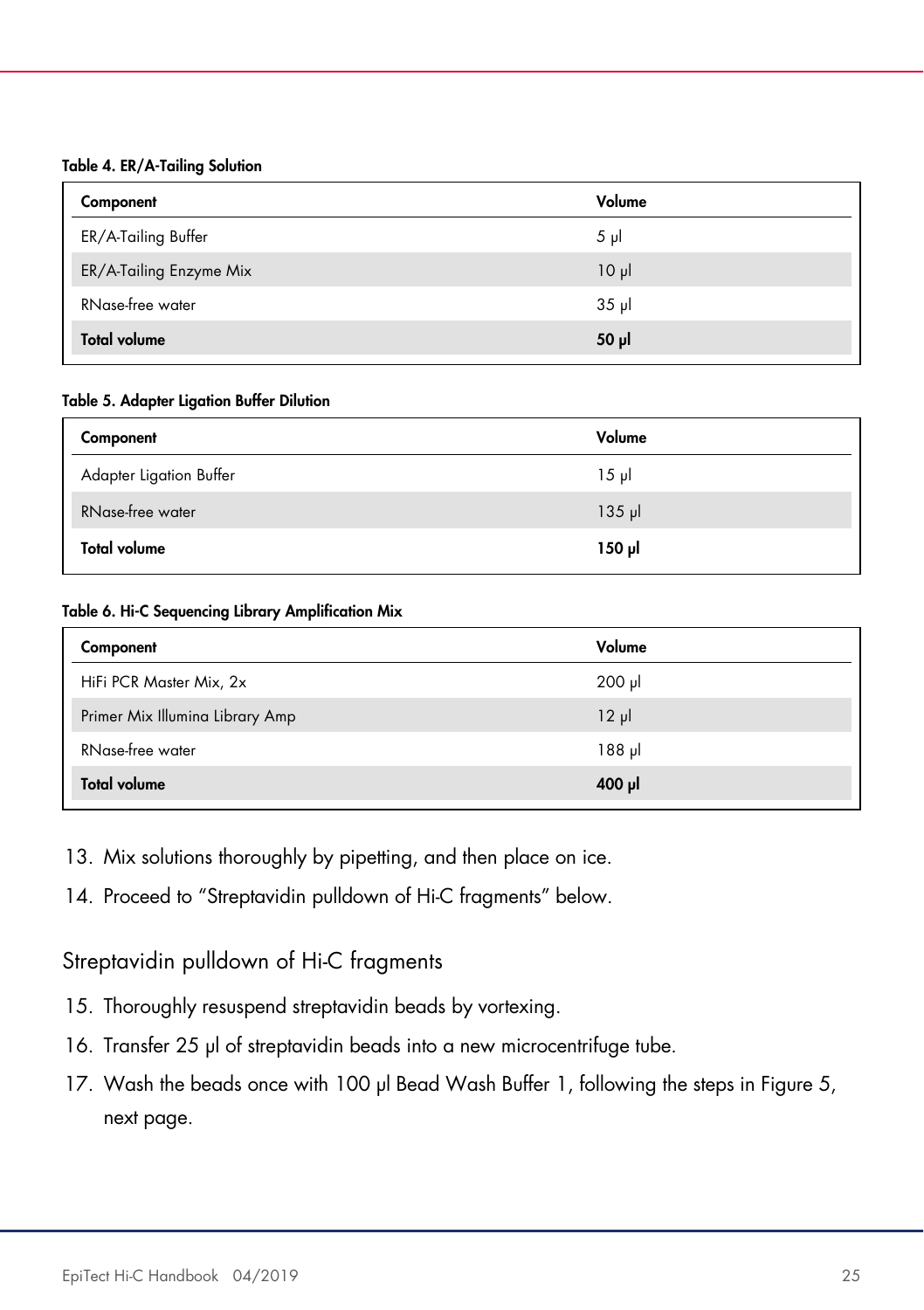

#### <span id="page-25-0"></span>Figure 5. Standard bead-washing process.

- 18. Resuspend the beads in 50 µl Bead Resuspension Buffer.
- 19. Add 50 µl of purified DNA sample to the beads.
- 20. Incubate at room temperature for 15 min in a thermal mixer set at 1000 rpm, and then proceed directly to "DNA end-repair/A-tailing/phosphorylation" below.

### DNA end-repair/A-tailing/phosphorylation

- 21. Wash beads once in 100 µl Bead Wash Buffer 2; see steps in Figure 5.
- 22. Resuspend beads in 50 µl of prepared ER/A-tailing solution.
- 23. Incubate tube for 15 min at 20°C, followed by 15 min at 65°C, to repair, phosphorylate and A-tail the ends of the captured Hi-C DNA fragments.
- 24. Proceed directly to "Illumina adapter ligation", next page.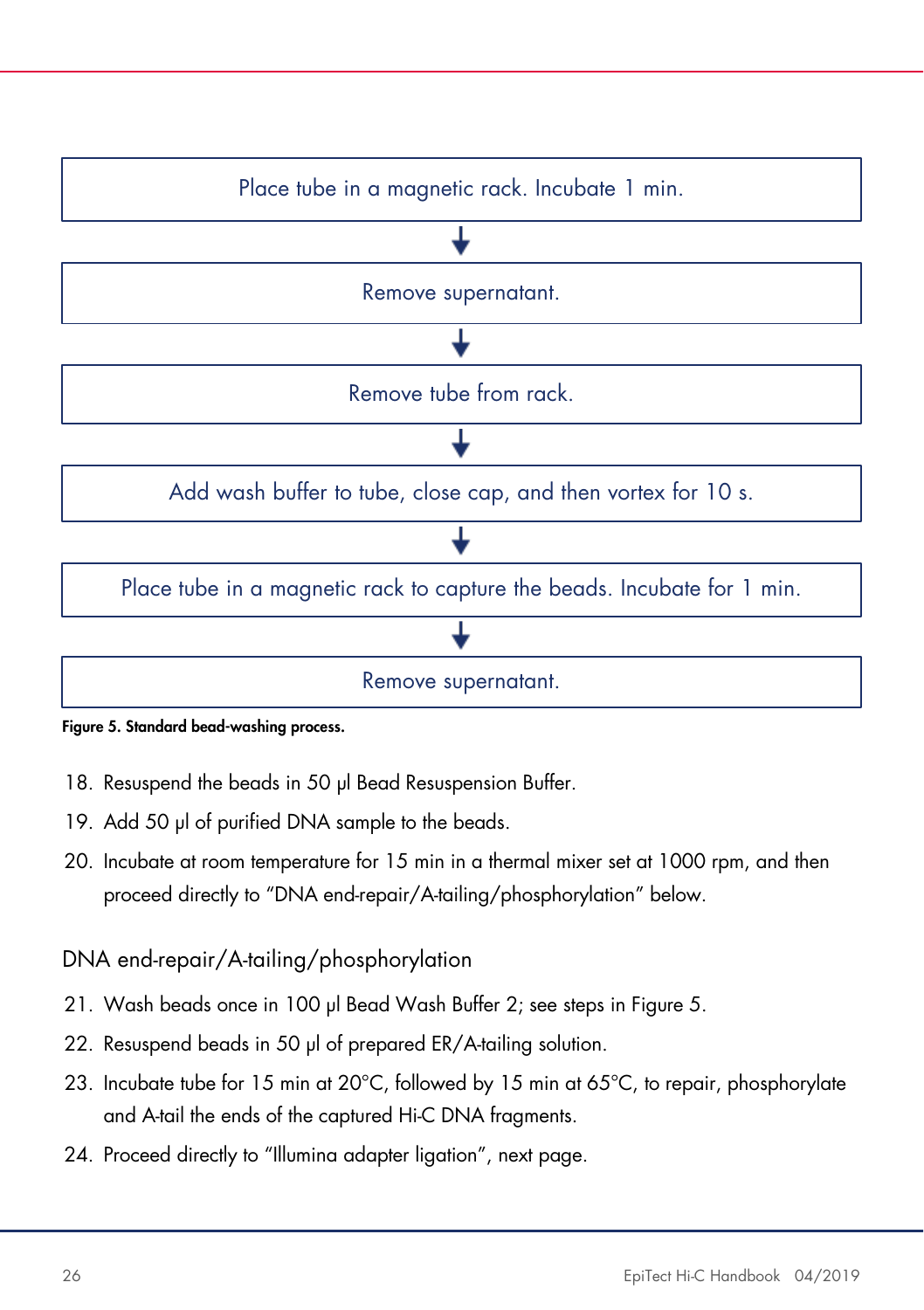Illumina adapter ligation

Note: Refer to "Good PCR laboratory practices" (page 12) before starting.

- 25. Wash beads once with 100 ul Bead Wash Buffer 2 (see Figure 5).
- 26. Wash beads once in 95 µl diluted adapter ligation buffer (see Figure 5).
- 27. Resuspend beads in 50 µl diluted adapter ligation buffer (see Figure 5).
- 28. Transfer 5 µl of 1 Illumina Adapter well to a sample tube.

Important: Use only 1 adapter per ligation reaction. Do not reuse adapters. If processing multiple samples in parallel, note which Illumina adapter is paired with which sample. The adaptors have sequence barcodes (see Appendix C, page [33\)](#page-32-0) that allow for multiplex sequencing of up to 6 samples.

Important: When processing multiple samples in parallel, open the Illumina adapter tubes one at a time. Change gloves between pipetting of different barcoded adapters to avoid cross-contamination.

- 29. Add 2 µl ultralow input ligase to the sample tube. Mix carefully by pipetting up and down 3–4 times.
- 30. Incubate tube for 45 min at room temperature.
- 31. Proceed directly to "Hi-C sequencing library amplification" below.
- Hi-C sequencing library amplification
- 32. Wash the beads twice with 100 µl Bead Wash Buffer 1 (see Figure 5).
- 33. Wash the beads twice with 100 µl Bead Wash Buffer 2 (see Figure 5).
- 34. Wash the beads once with 100 ul RNase-free water (see Figure 5).

Note: Streptavidin beads suspended in water are attracted to the magnetic rack more slowly and dislodge more easily once collected on the wall of the tube. Be careful not to lose beads when aspirating the water from the beads.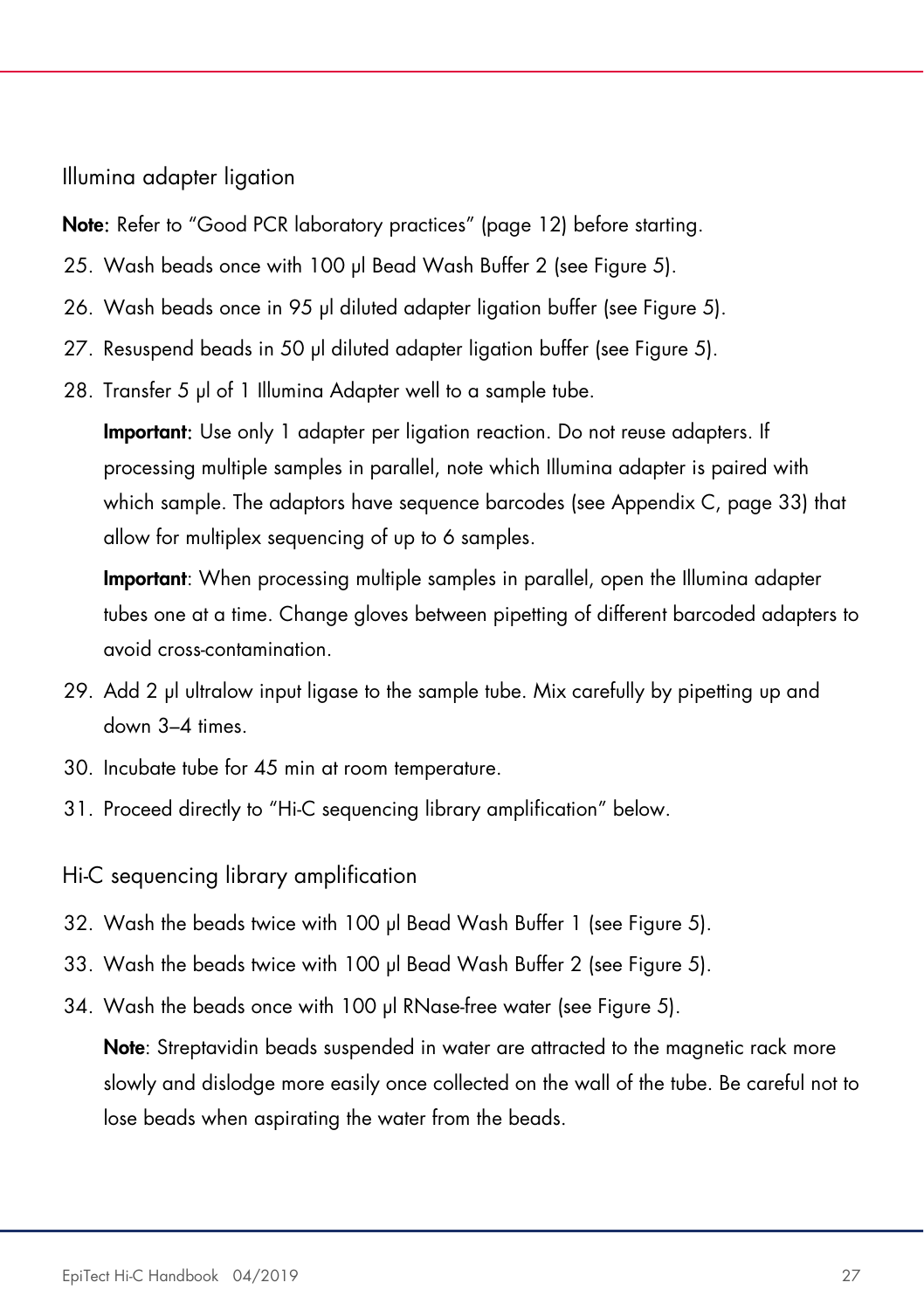- 35. Add 400 µl of Hi-C sequencing library amplification mix to beads. Vortex briefly to completely resuspend the beads.
- 36. Distribute mixture evenly into 8 PCR tubes, an 8-well PCR strip, or 8 positions of a 96-well PCR plate.
- 37. Transfer the PCR tubes, strip, or sealed plate into a thermocycler, and cycle according to the program described in Table 7.

Note: At high concentrations, the paramagnetic streptavidin beads are inhibitory to PCR reactions. For efficient PCR amplification, it is important that ~400 µl of PCR mix is evenly divided into 8 separate reactions.

Note: To reduce sequencing bias and PCR duplicates, avoid exceeding the recommended 7 PCR cycles.

| Time            | <b>Temperature</b> | Number of cycles |
|-----------------|--------------------|------------------|
| 2 min           | 98°C               |                  |
| 20 <sub>s</sub> | 98°C               |                  |
| 30 <sub>s</sub> | $60^{\circ}$ C     | 7                |
| 30 <sub>s</sub> | $72^{\circ}$ C     |                  |
| 1 min           | $72^{\circ}$ C     |                  |
| $\infty$        | $4^{\circ}$ C      | Hold             |

Table 7. Cycling program for library amplification

- 38. Pool the 8 PCR reactions into a single, fresh 1.5 ml DNA low-binding tube.
- 39. To separate the libraries from streptavidin beads, place the tube into magnetic rack and incubate for 1 min.
- 40. Transfer the clear supernatant into a new microcentrifuge tube.
- 41. Proceed directly to "Hi-C sequencing library purification", next page, or freeze tubes overnight at −20°C before proceeding.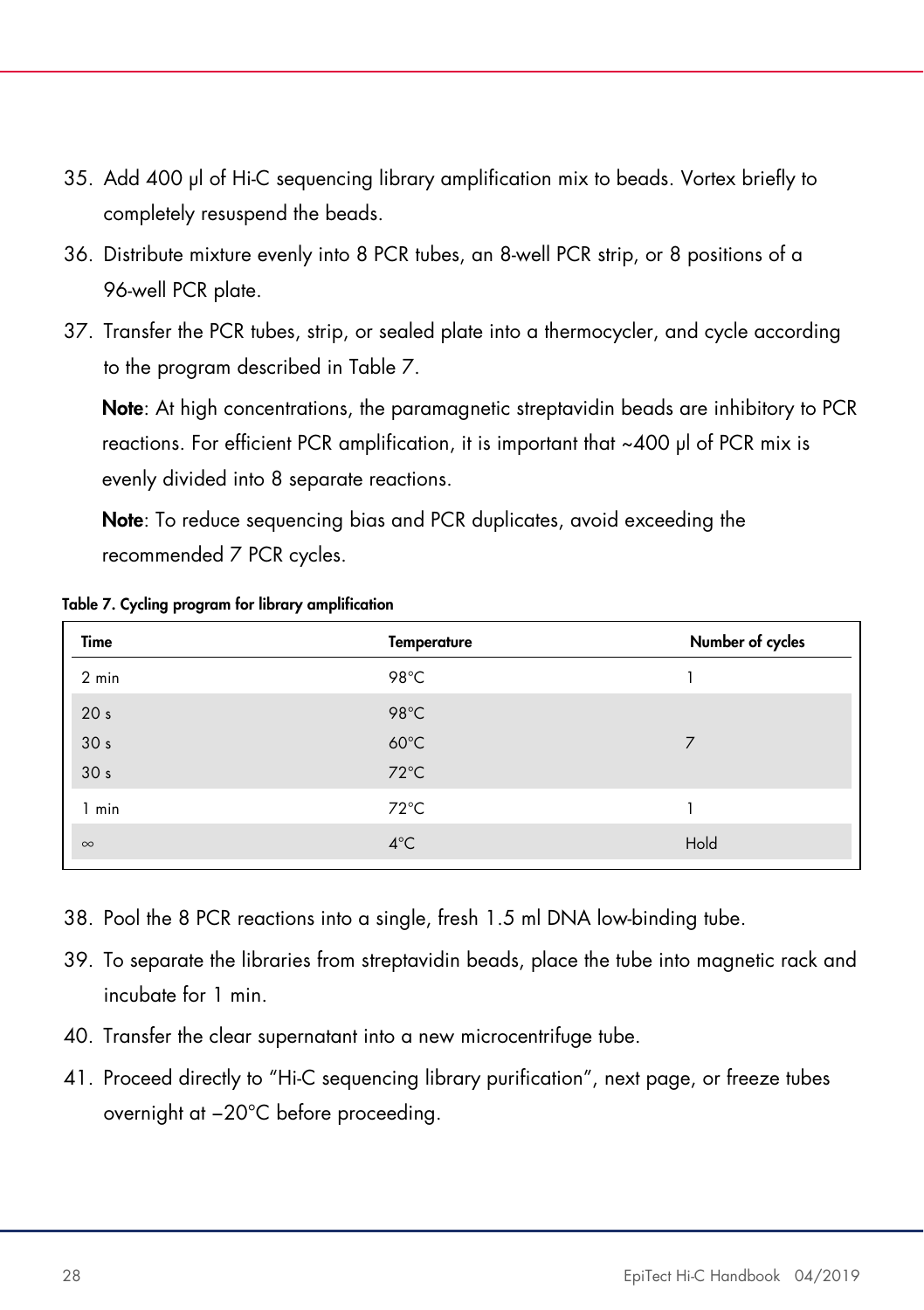Hi-C sequencing library purification

42. Vortex QIAseq Beads briefly to thoroughly resuspend.

**Important**: Equilibrate QIAsea Beads to room temperature before use.

- 43. Add 400 µl of QIAseq Beads to the clear supernatant. Vortex briefly to mix.
- 44. Incubate the mixture for 5 min at room temperature.
- 45. Wash the beads twice (see Figure 5) with 500 µl of 80% ethanol, removing as much excess ethanol as possible after the second wash.
- 46. Briefly microcentrifuge the tube at 5000  $\times g$ , room temperature.
- 47. Transfer tube back to the magnetic stand and incubate for 30 s.
- 48. Remove as much of the ethanol from the bottom of the tube as possible.
- 49. With its lid open, incubate the tube in the magnetic rack for an additional 2–5 min or until the beads are dry.

**Important**: Look for the first signs of cracking or loss of glossiness. Do not excessively dry the beads, as this may result in lower DNA recovery.

- 50. Remove tube from the magnetic stand.
- 51. Elute DNA library by adding 25 µl of Buffer EB to the beads.

Pipette up and down until the beads are completely resuspended.

- 52. Incubate tube for 1 min at room temperature.
- 53. Place tube in magnetic rack and incubate for 1 min more.
- 54. Transfer into a new DNA low-binding tube the supernatant containing the purified Hi-C sequencing library.
- 55. Proceed directly to "Hi-C sequencing library quality control and quantification", next page, or freeze tubes at -20°C before proceeding.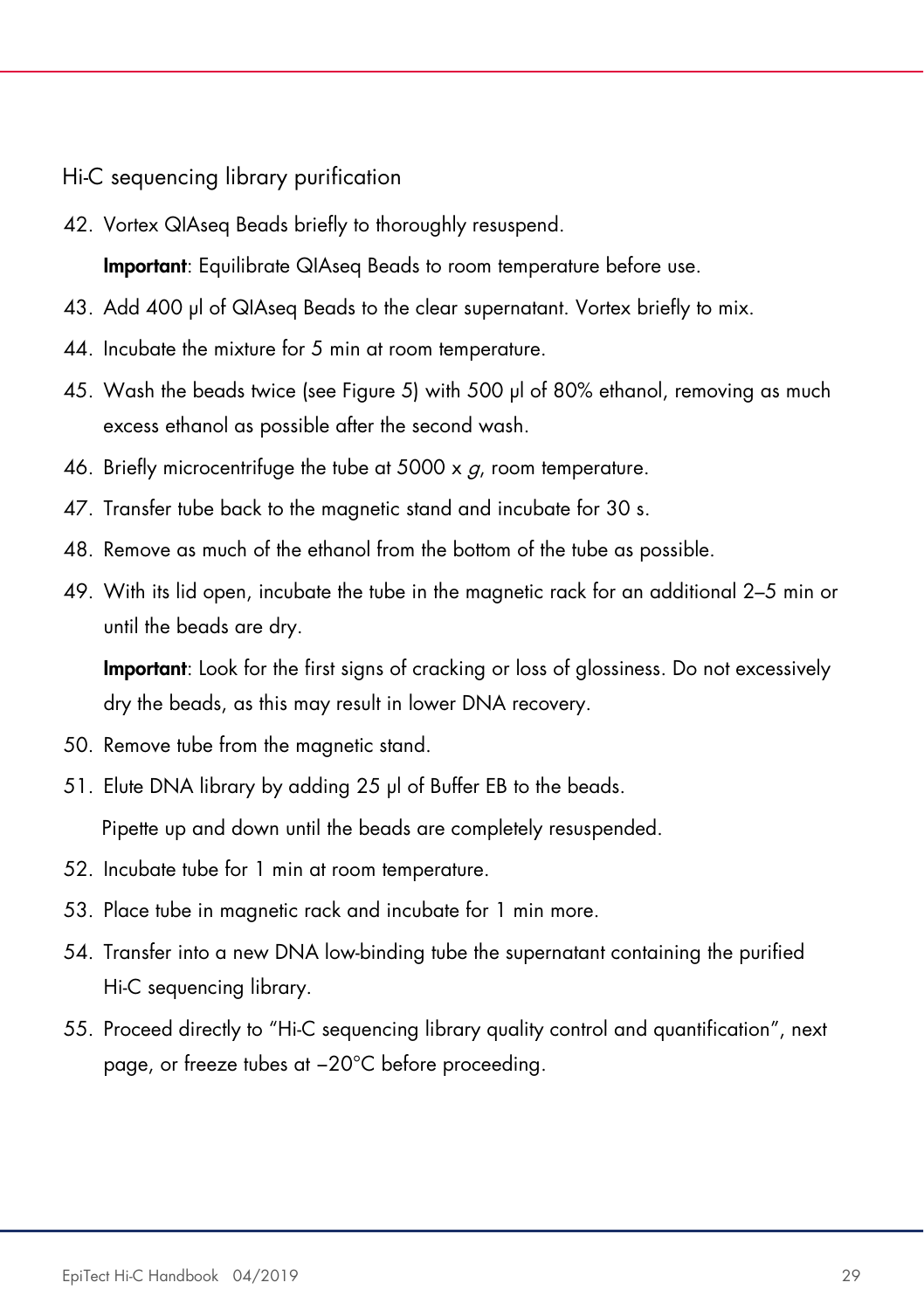Hi-C sequencing library quality control and quantification

- 56. Assess the quality of the Hi-C sequencing libraries according to the guidelines in Appendix D (page [34\)](#page-33-0).
- 57. Determine the concentration of the Hi-C sequencing libraries according to the guidelines in Appendix E (page [36\)](#page-35-0).
- 58. The purified library can be safely stored at –20°C in a DNA low-binding tube until ready to use for sequencing or other applications.

Note: Prior to deep sequencing, users are strongly advised to sequence samples at a low depth (<1 million reads) for quality control purposes. Low-depth sequencing data can be analyzed online with the EpiTect Hi-C Data Analysis Portal, which generates a sequencing report for each sample (see Appendix F, page [37\)](#page-36-0).

Note: The recommended sequencing depth for Hi-C libraries varies, depending on the downstream application. Refer to Appendix G (page [38\)](#page-37-0) for guidance on choosing the appropriate sequencing depth for your samples.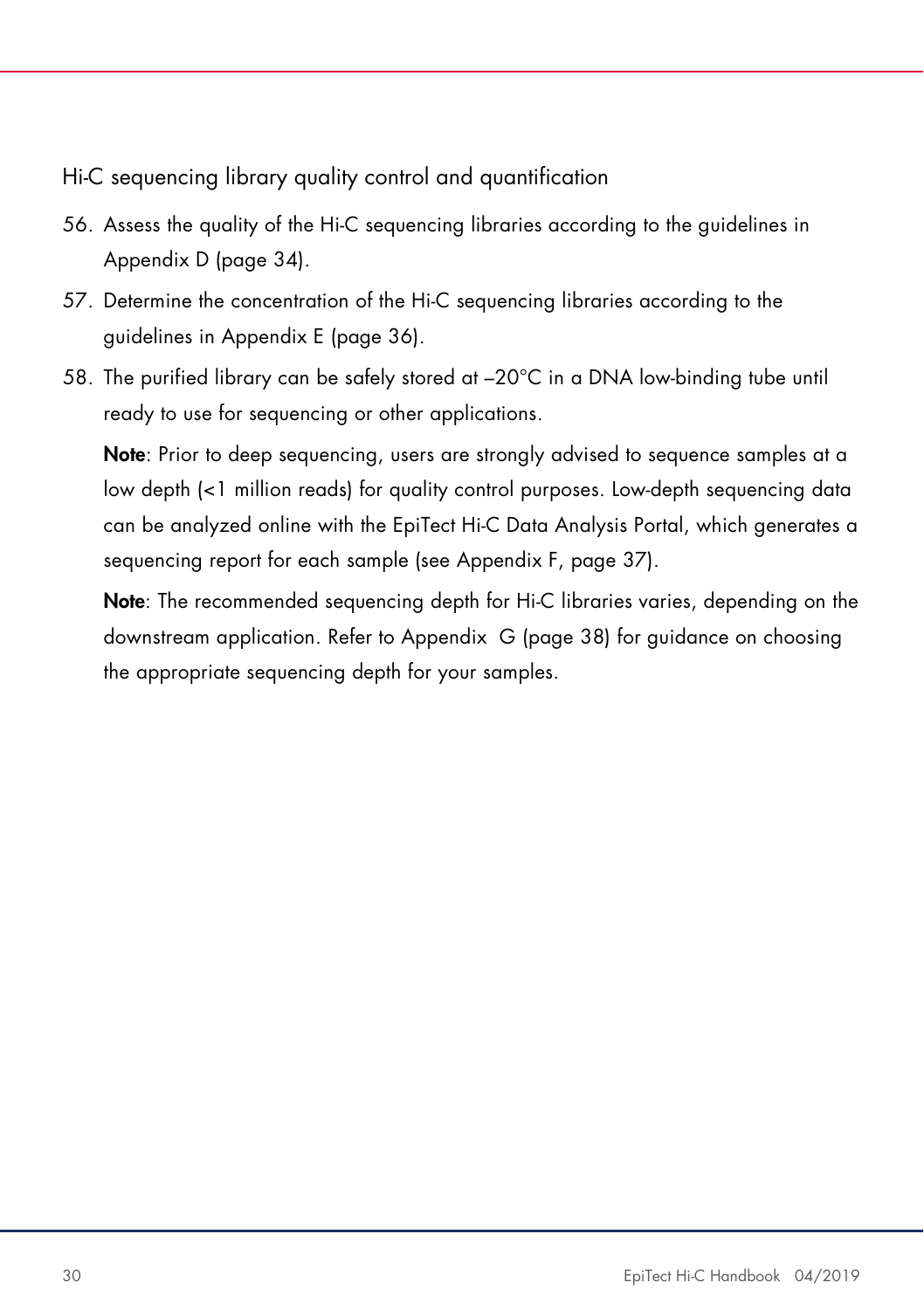## <span id="page-30-0"></span>Appendix A: SPRI Bead Purification of DNA Following Mechanical Fragmentation in Volumes Greater than 200 µl

Enough Buffer SB1 is supplied to purify samples fragmented in volumes ≤200 µl. For fragmentation volumes >200 µl, refer to the protocol below:

1. Vortex SPRI beads briefly to thoroughly resuspend.

**Important:** Equilibrate SPRI beads to room temperature before using.

- 2. Transfer fragmented DNA to a fresh 1.5 ml microcentrifuge tube.
- 3. Add 1 volume of SPRI beads to 1 volume of fragmented DNA. Vortex briefly to mix.
- 4. Incubate the mixture for 5 min at room temperature.
- 5. Wash the beads as described in Figure 5 (page [26\)](#page-25-0) twice with 500 µl of 80% ethanol, removing as much excess ethanol as possible after the second wash.
- 6. Briefly microcentrifuge the tube at  $5000 \times q$ , room temperature.
- 7. Transfer tube back to the magnetic stand and incubate for 30 s.
- 8. Remove as much of the ethanol as possible.
- 9. With the tube lid open, incubate beads for 2–5 min or until the beads are dry. **Important**: Look for the first signs of cracking or loss of glossiness. Do not excessively dry the beads, as this may result in lower DNA recovery.
- 10. Remove tube from the magnetic stand.
- 11. To elute DNA library, add 50 µl of Buffer EB and pipet beads up and down 3 times.
- 12. Place tube in magnetic rack and incubate for 1 min.
- 13. Transfer supernatant into a fresh 1.5 ml microcentrifuge tube.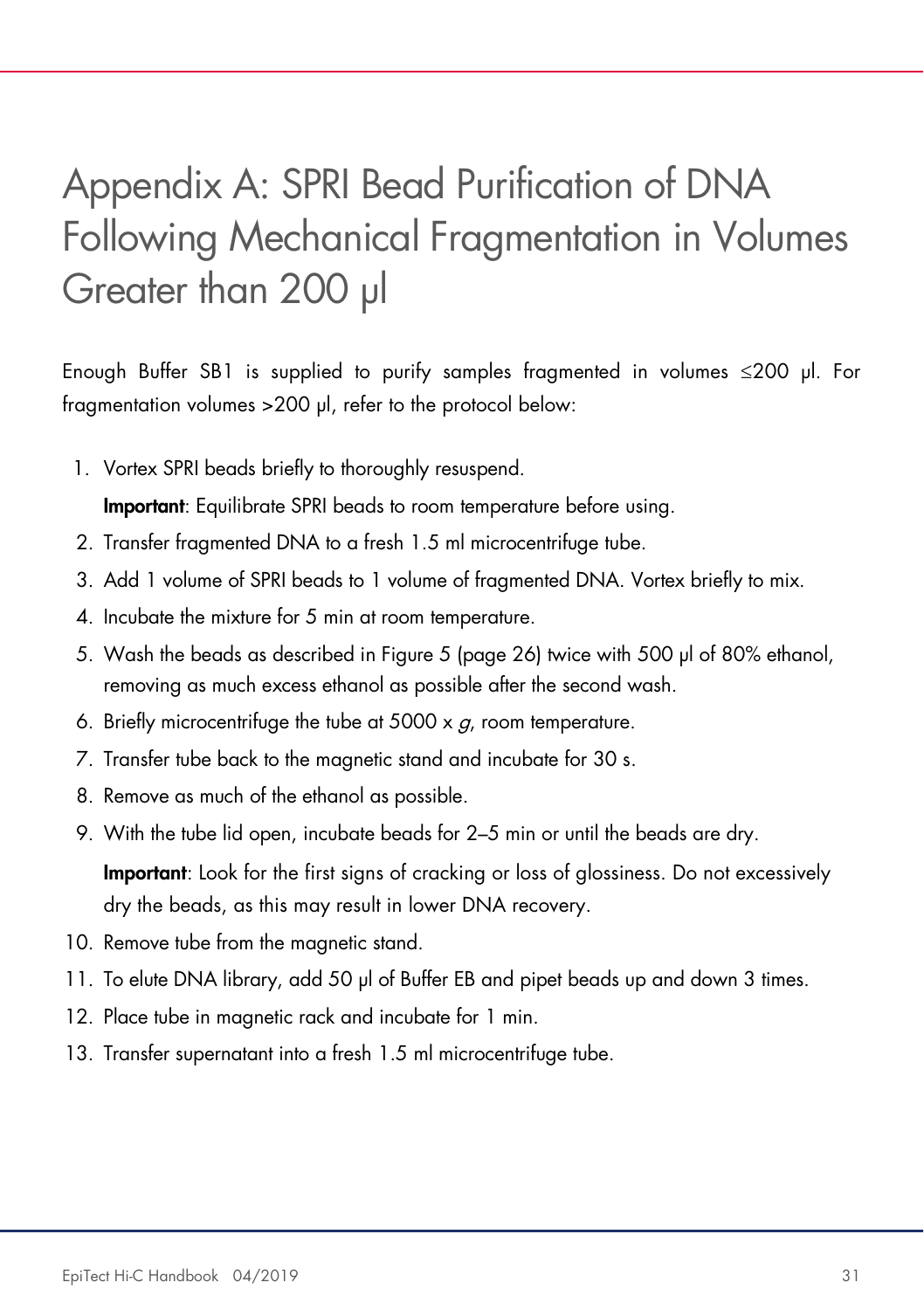## <span id="page-31-0"></span>Appendix B: Recommended Read Length for Sequencing of Hi-C NGS Libraries

With libraries based on median DNA fragment sizes of 400–600 bp, we recommend a sequencing read length of 150 nt. Libraries can be made from smaller DNA fragments with a medium size of 250–400 nt. In this case, however, a shorter read length of 75 or 50 nt is required, and this will result in a lower percentage of mapped reads compared to that obtained with 150 nt read lengths.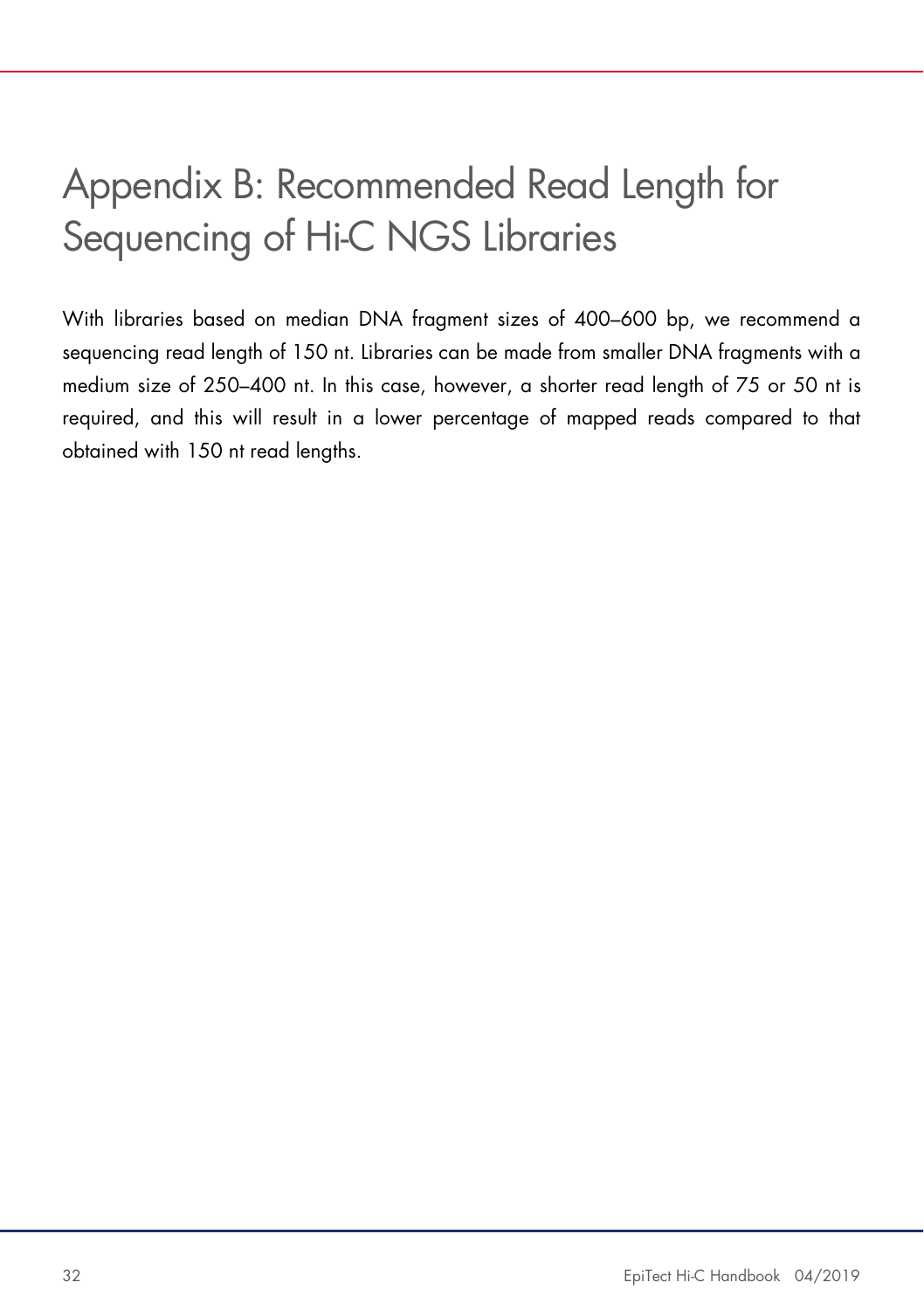## <span id="page-32-0"></span>Appendix C: Barcodes of Illumina Adapters in EpiTect Hi-C Kit

The barcode sequences for the adapters supplied with the EpiTect Hi-C Kit are listed in Table 8. Indices 501 and 701–706 correspond to the respective Illumina adapter barcodes.

| EpiTect Hi-C<br>Illumina<br>Adapter | <b>D50X</b><br>barcode<br>name | MiSeq <sup>®</sup> , HiSeq®<br>2000/2500 | MiniSeq <sup>®</sup> , NextSeq <sup>®</sup> ,<br>HiSeq 3000/4000* | <b>D70X</b>     |                 |
|-------------------------------------|--------------------------------|------------------------------------------|-------------------------------------------------------------------|-----------------|-----------------|
|                                     |                                | i5 bases                                 |                                                                   | barcode<br>name | i7 bases        |
|                                     | D <sub>50</sub> 1              | <b>TATAGCCT</b>                          | <b>AGGCTATA</b>                                                   | D701            | <b>ATTACTCG</b> |
| $\overline{2}$                      | D <sub>50</sub> 1              | <b>TATAGCCT</b>                          | <b>AGGCTATA</b>                                                   | D702            | <b>TCCGGAGA</b> |
| 3                                   | D <sub>50</sub> 1              | <b>TATAGCCT</b>                          | <b>AGGCTATA</b>                                                   | D703            | <b>CGCTCATT</b> |
| 4                                   | D <sub>50</sub> 1              | <b>TATAGCCT</b>                          | <b>AGGCTATA</b>                                                   | D704            | <b>GAGATTCC</b> |
| 5                                   | D <sub>50</sub> 1              | <b>TATAGCCT</b>                          | <b>AGGCTATA</b>                                                   | D705            | <b>ATTCAGAA</b> |
| 6                                   | D <sub>50</sub> 1              | <b>TATAGCCT</b>                          | <b>AGGCTATA</b>                                                   | D706            | <b>GAATTCGT</b> |

Table 8. Adapter barcodes used in the EpiTect Hi-C Kit (6), for entry on sample sheet

Note: Sequencing on the MiniSeq, NextSeq, and HiSeq 3000/4000 systems follow a different dual-indexing workflow than other Illumina systems; this requires the reverse complement of the i5 index adapter sequence.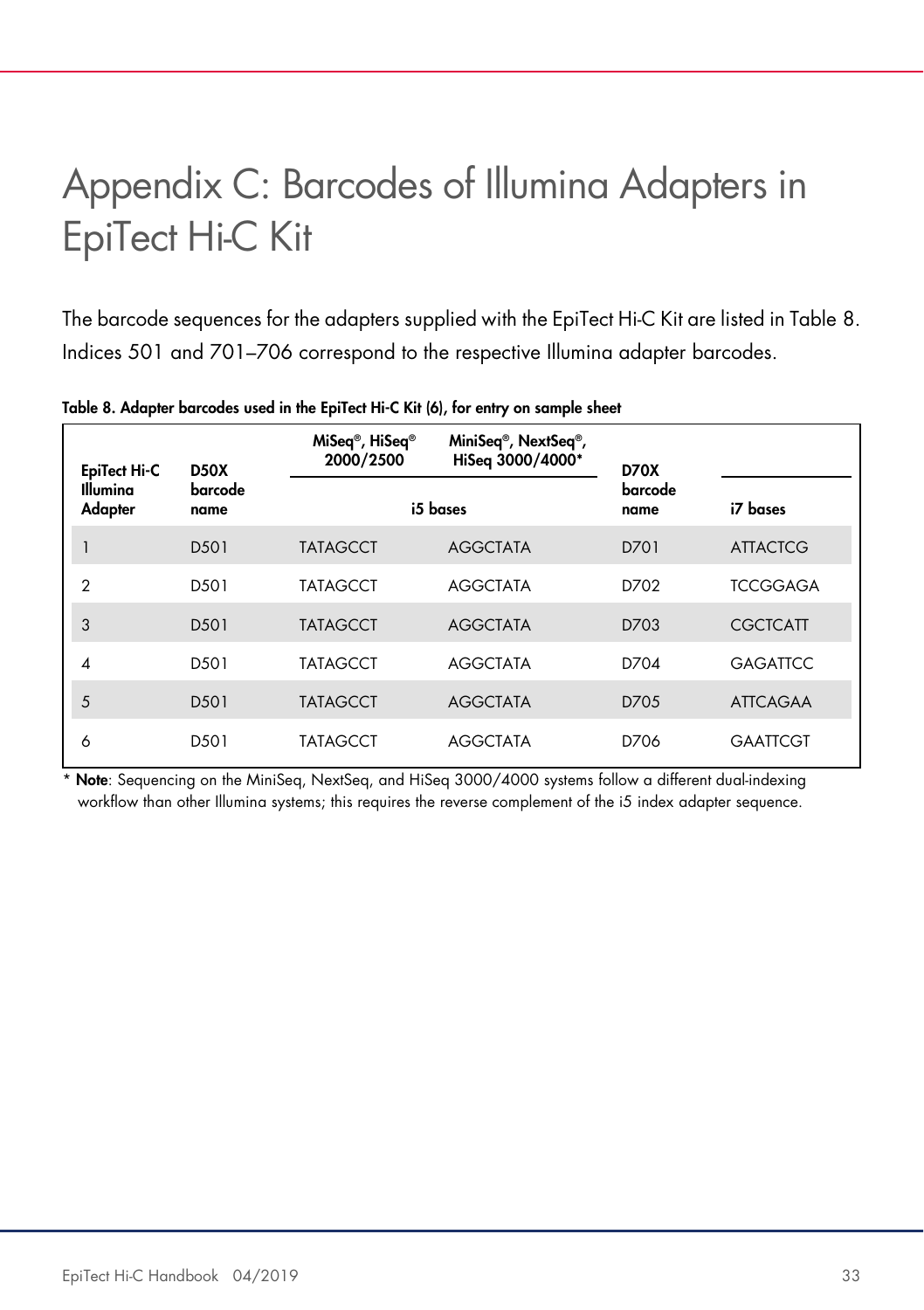## <span id="page-33-0"></span>Appendix D: Assessing Hi-C Sequencing Libraries with QIAxcel

After the library is constructed and purified, QIAxcel or similar devices can be used to check for various markers of Hi-C sequencing library quality:

- Fragment size and concentration
- Library overamplification
- Residual adapters in libraries
- Library concentration

### QIAxcel program

The recommended setting for checking the EpiTect Hi-C sequencing library on QIAxcel:

- **Cartridge:** QIAxcel DNA High Resolution Kit (1200) (cat. no. 929002)
- **Prepare libraries:** 1:5 dilution of libraries, using a 1:1 mix of nuclease-free water and QIAxcel dilution buffer
- Size marker: 100 bp 2.5 kb, 10 ng
- Alignment marker: 15 bp
- Method: OM1700
- Injection time: 10 s
- Analysis: Default Smear DNA
- Peak calling: 400 bp, with 20% tolerance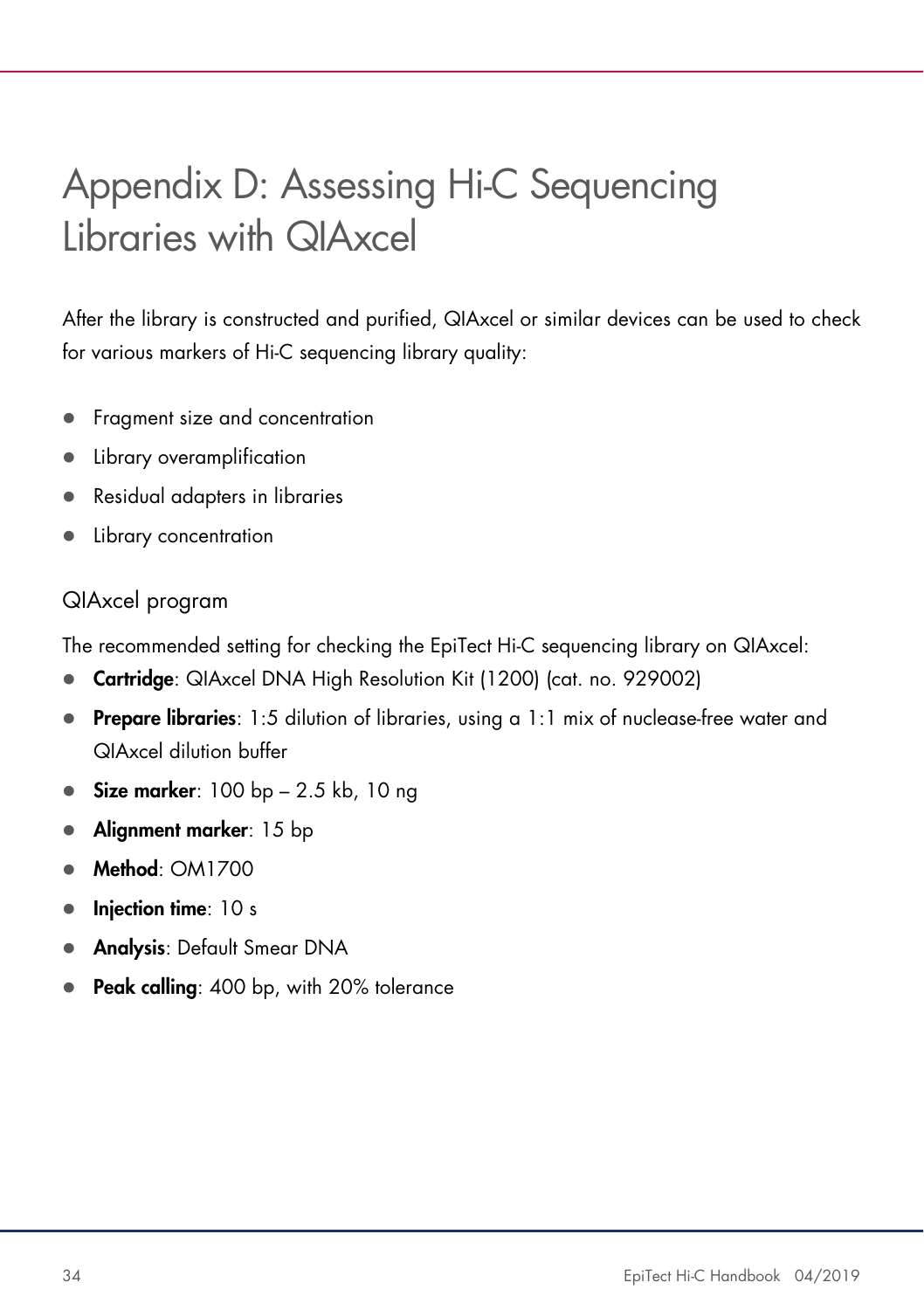### Fragment size and concentration

Libraries should appear as a single smooth curve centered around the size of the fragmented DNA (400–600 bp), plus 120 bp (i.e., 520–720 bp). The 120 bp increase in library length reflects the addition of sequencing adapters to the DNA fragments.

### Library overamplification

A hump or second peak larger than the expected median fragment size is usually the result of overamplification. These "larger fragments" are single-stranded library molecules with the correct size but appear larger due to secondary structure. Library overamplification should not affect sequencing results.

### Residual adapters in libraries

Shorter peaks between 60 and 120 bp correspond to residual adapters and adapter-dimers. These are present when adapter depletion following library amplification failed or was insufficient. As adapter-dimers can form clusters on the flow cell and will be sequenced, this will reduce the capacity of the flow cell for the library fragments. However, a low ratio of adapter-dimers versus library will usually not be a problem. If residual adapters are present in your sample at high concentrations, purify your sample again with SPRI beads or the GeneRead® Size Selection Kit (cat. no. 180514) to remove residual adapter-dimers, as well as free adapter molecules.

#### Library concentration

Amounts of DNA under the appropriate peaks can be used to quantify library concentration. However, due to the superior sensitivity of qPCR, we recommend quantifying the libraries using the QIAseq Library Quant System, especially when there are overamplified libraries (see Appendix E, page [36,](#page-35-0) for more information).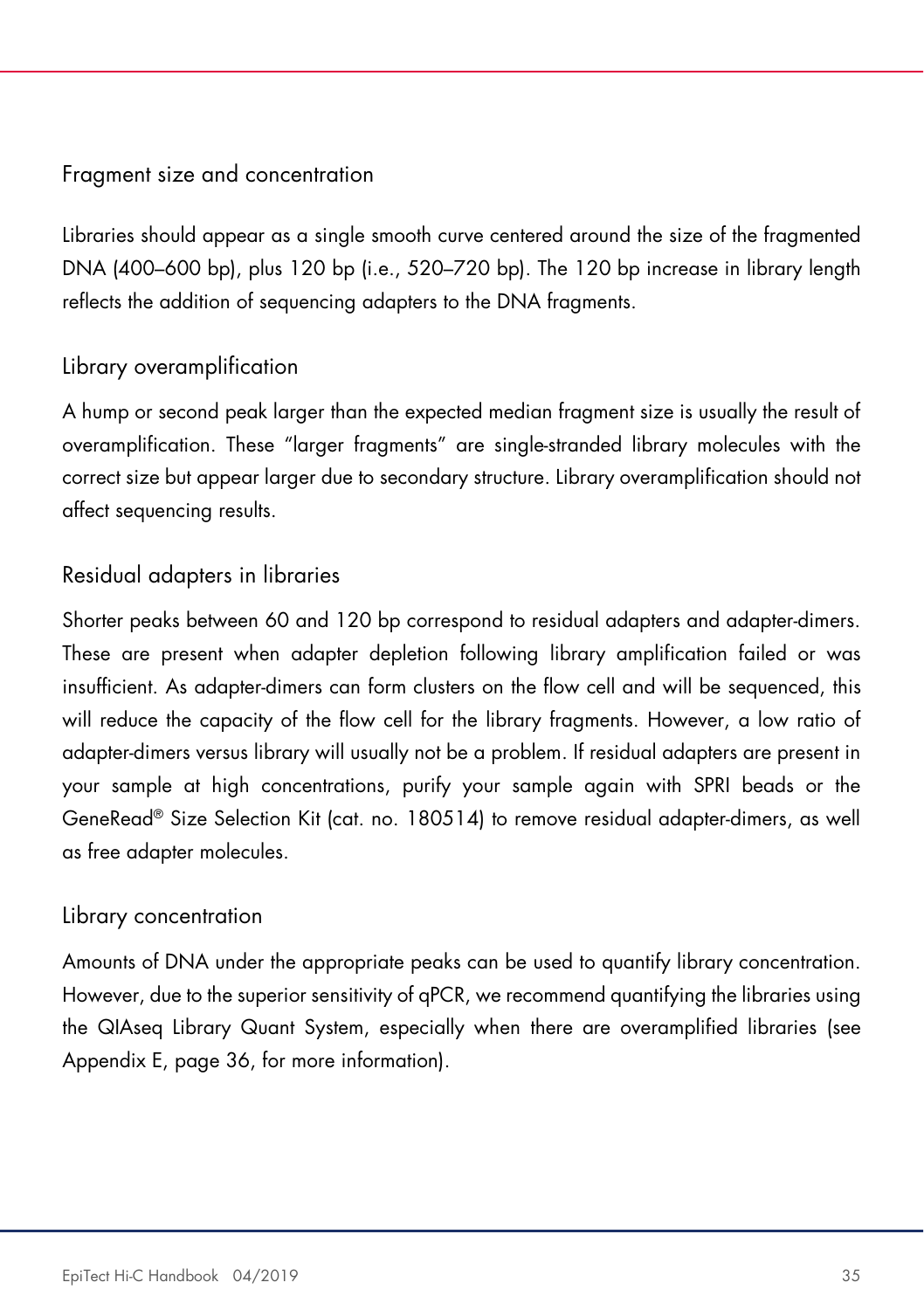## <span id="page-35-0"></span>Appendix E: Quantifying Hi-C Sequencing Library Concentration with the QIAseq Library Quant System

Due to the superior sensitivity of qPCR, we recommend quantifying Hi-C sequencing libraries with QIAGEN's QIAseq Library Quant Assay Kit (cat. no. 333314). With this assay, the correct dilution of the library can be determined for sequencing. Please refer to the corresponding handbook for library quantification and quality control.

The 25 µl of purified Hi-C sequencing library can be expected to have a concentration of at least 5–10 nM. Libraries with <5 nM in concentration may be concentrated using vacuum centrifugation. Refer to Illumina guidelines on final library concentrations before proceeding with sequencing.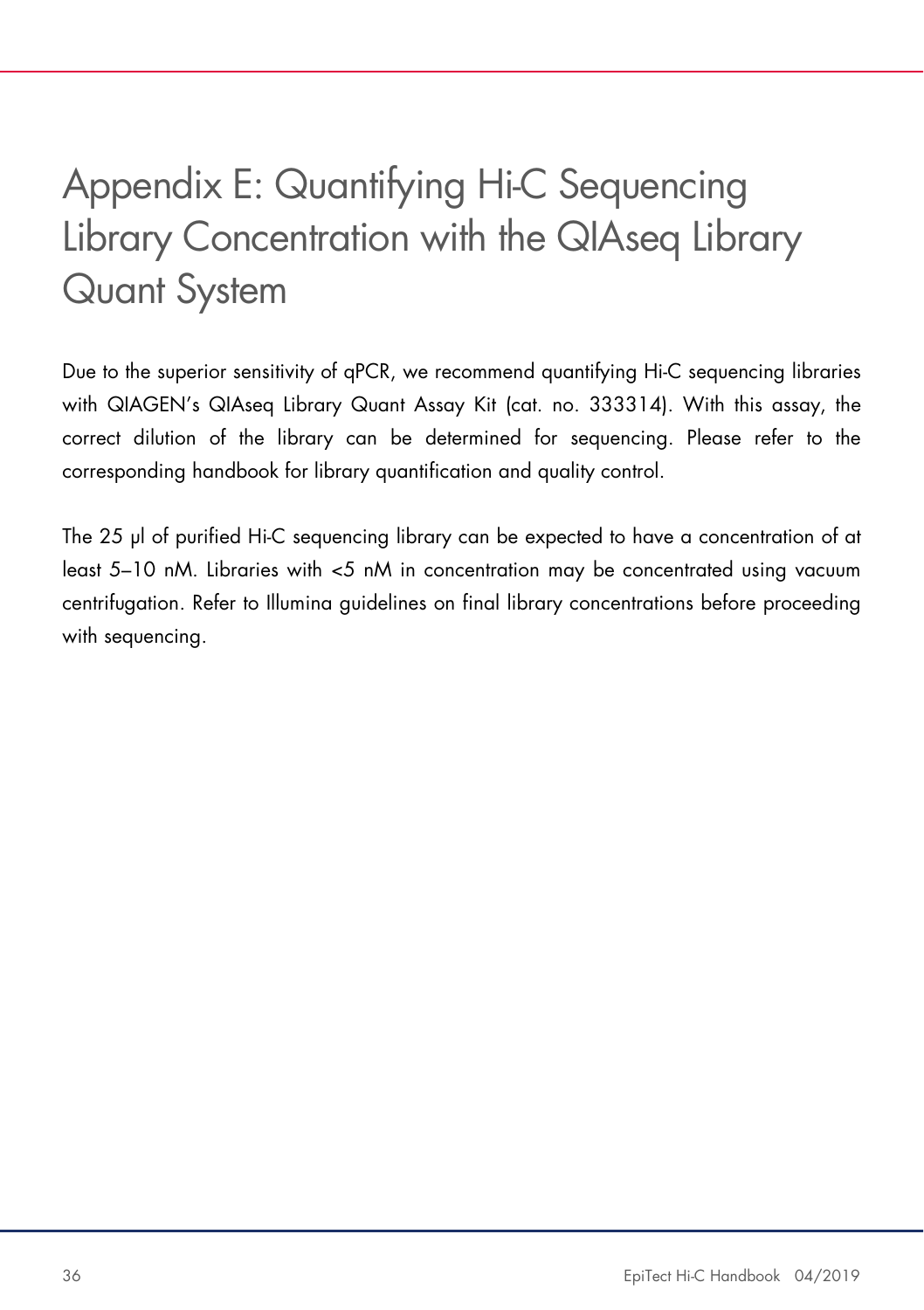## <span id="page-36-0"></span>Appendix F: Data Analysis Using QIAGEN's EpiTect Hi-C Sequencing Data Analysis Portal

At QIAGEN's online GeneGlobe® Data Analysis Center (www.qiagen.com/DataAnalysisCenter), Hi-C sequencing results can be analyzed using the EpiTect Hi-C Analysis Portal. Sequencing reads are first processed through a pipeline based on the open-source HiC-Pro toolset (7) to generate a sequencing report and Hi-C contact matrices. Upon completion of the data analysis, an installation of HiGlass (8) within GeneGlobe can be used to visualize and interact with the generated contact matrices.

For further information, refer to the EpiTect Hi-C Data Analysis Portal User Guide (www.qiagen.com/HB-2631) that is included with each data analysis report.

Note: Prior to costly deep sequencing, users are advised to sequence Hi-C NGS libraries at low depth (<1 million reads) for quality control purposes. Low-depth sequencing data can be processed with the EpiTect Hi-C analysis portal, and the generated sequencing report can be used to assess the quality of Hi-C libraries. The same EpiTect Hi-C data analysis portal can subsequently be used to analyze deep sequencing data.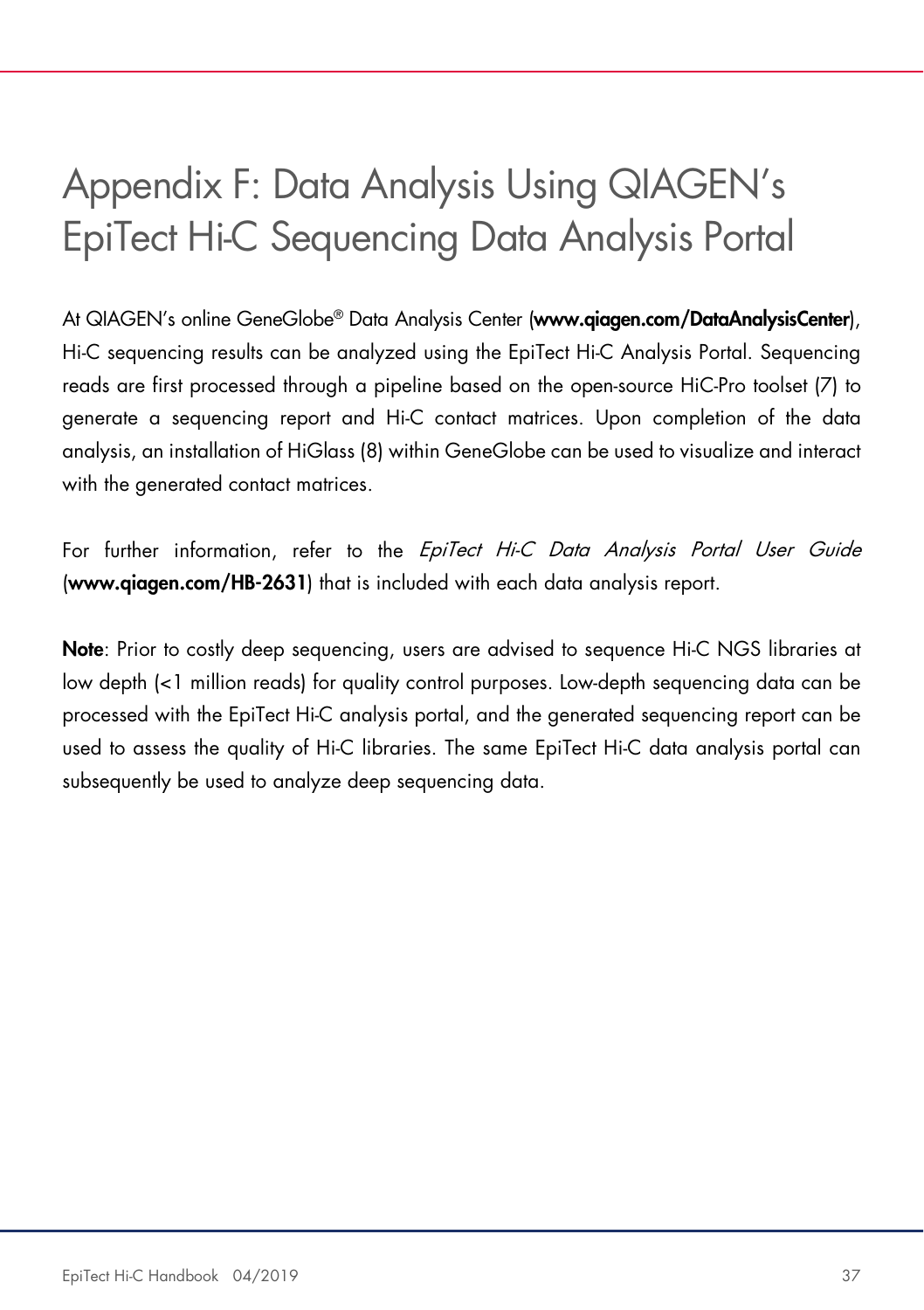## <span id="page-37-0"></span>Appendix G: Sequencing Depth Guidelines

Depending on the downstream application, Hi-C NGS libraries should be sequenced at various depths. Refer to the information below for guidance on sequencing depth for human and mouse samples.

### <span id="page-37-1"></span>Chromosome conformation

To capture compartments and topologically associated domains (TADs) at a resolution of 40–100 kb with ~1000x coverage per bin, 100–300 million read pairs are necessary (9).

To capture finer structures like chromatin loops at a resolution of between 5 and 2.5 kb with ~1000x coverage per bin, 600 million to 1.2 billion read pairs are needed. For this application, users are advised against sequencing a single Hi-C sample at great depth. Instead, the sequence data from multiple technical replicates should be pooled to obtain the required number of total reads. For each technical replicate, the maximum sequencing depth should lie between 300 and 600 million read pairs (10).

### <span id="page-37-2"></span>Genome assembly

For each Gbp of haploid genome, around 100 million read pairs are needed.

### <span id="page-37-3"></span>Haplotype phasing

Between 300 and 600 million read pairs, giving 20–30x coverage, are needed to generate complete, accurate haplotypes of high resolution (4).

### <span id="page-37-4"></span>Chromosomal rearrangements

Using bin sizes of 500 kb – 1 Mb, chromosomal rearrangements can be detected in human and mouse samples with as few as 30 million reads with ~0.6x coverage (5).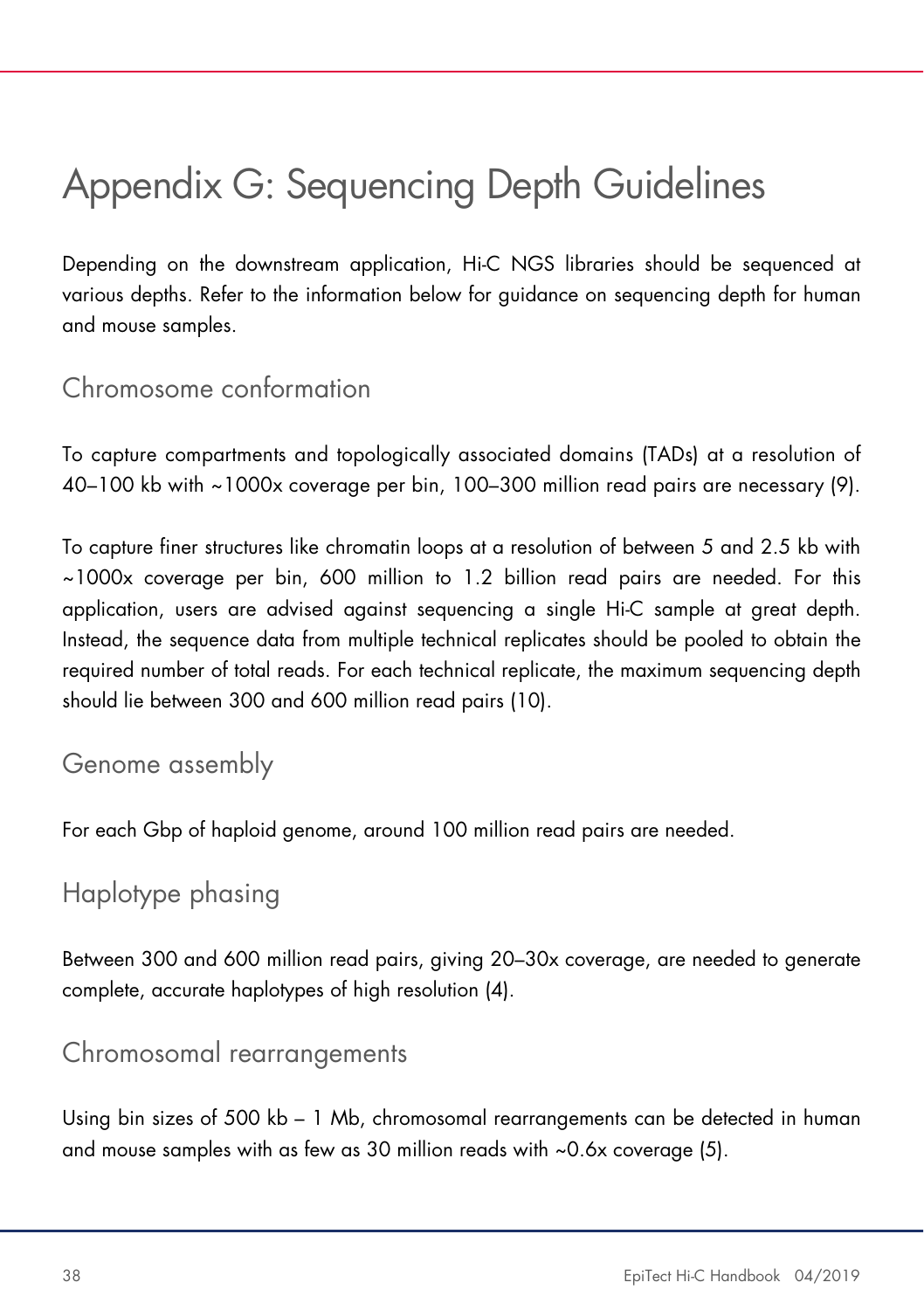## <span id="page-38-0"></span>Troubleshooting Guide

This troubleshooting guide may be helpful in solving any problems that may arise. For more information, see also the Frequently Asked Questions page at our Technical Support Center: www.qiagen.com/FAQ/FAQList.aspx. The scientists in QIAGEN Technical Services are always happy to answer any questions you may have about either the information and/or protocols in this handbook or sample and assay technologies (for contact information, visit www.qiagen.com).

|    | <b>Comments and suggestions</b>                                               |                                                                                                                                                                                                                                                                                                                                                                                                                                                                                                                                                                |  |  |  |  |
|----|-------------------------------------------------------------------------------|----------------------------------------------------------------------------------------------------------------------------------------------------------------------------------------------------------------------------------------------------------------------------------------------------------------------------------------------------------------------------------------------------------------------------------------------------------------------------------------------------------------------------------------------------------------|--|--|--|--|
|    | Low library yields                                                            |                                                                                                                                                                                                                                                                                                                                                                                                                                                                                                                                                                |  |  |  |  |
| a) | Insufficient amount of<br>starting material                                   | Make sure you use at least $2.5 \times 10^5$ human or mouse cells per<br>Hi-C replicate                                                                                                                                                                                                                                                                                                                                                                                                                                                                        |  |  |  |  |
| b) | Inaccurate quantification<br>of input material                                | A hemocytometer or automated cell counter must be used to accurately<br>calculate input amounts.                                                                                                                                                                                                                                                                                                                                                                                                                                                               |  |  |  |  |
| c) | Library amplification PCR<br>was not split into 8<br>separate reactions       | At high concentrations, the paramagnetic streptavidin beads are inhibitory to<br>PCR reactions. For efficient PCR amplification, it is important that the ~400 µl<br>of PCR mix is evenly divided into 8 separate reactions.                                                                                                                                                                                                                                                                                                                                   |  |  |  |  |
| d) | Improper end repair,<br>A-tailing and<br>phosphorylation of Hi-C<br>fragments | The on-bead incubation with the ER/A-tailing mix and buffer is a critical step<br>for generating sequencing libraries. Be sure to fully dissolve any white<br>precipitates in the ER/A-tailing buffer before use. Adhere to the 15 minute<br>time limit for the incubations at 20°C and at 65°C.                                                                                                                                                                                                                                                               |  |  |  |  |
|    |                                                                               | Unexpected signal peaks in capillary electrophoresis device traces                                                                                                                                                                                                                                                                                                                                                                                                                                                                                             |  |  |  |  |
| a) | Presence of shorter peaks<br>between 60 and 120 bp                            | These peaks represent library adapters and adapter-dimers that occur when<br>there is no, or insufficient, adapter depletion after library preparation. As<br>adapter-dimers can form clusters on the flow cell and will be sequenced, this<br>will reduce the capacity of the flow cell for the library fragments, even<br>though a low ratio of adapter-dimers versus library will not be a problem.<br>Repeating library purification with SPRI beads (e.g., QIAseq Beads) should<br>remove any residual adapter-dimers, as well as free adapter molecules. |  |  |  |  |
| b) | Presence of larger library<br>fragments after library<br>enrichment           | If the fragment population shifts higher than expected after adapter ligation<br>and PCR enrichment (e.g., more than the expected 120 bp shift), this can be<br>a PCR artifact due to overamplification of the DNA library. Library<br>overamplification should not affect sequencing results. However, reducing the<br>number of amplification cycles in the future will help avoid this effect.                                                                                                                                                              |  |  |  |  |
| c) | Incorrect DNA fragment<br>size prior to adapter<br>ligation                   | The wrong DNA fragment size prior to adapter ligation can be due to the<br>wrong conditions used for DNA fragmentation. Refer to the Covaris DNA<br>fragmentation protocol described in "Hi-C Part 2" protocol. If using a<br>different instrument, be sure to develop a protocol that reliably fragments de-<br>crosslinked DNA to median sizes of 400-600 bp prior to proceeding with<br>the "Hi-C Part 2" protocol.                                                                                                                                         |  |  |  |  |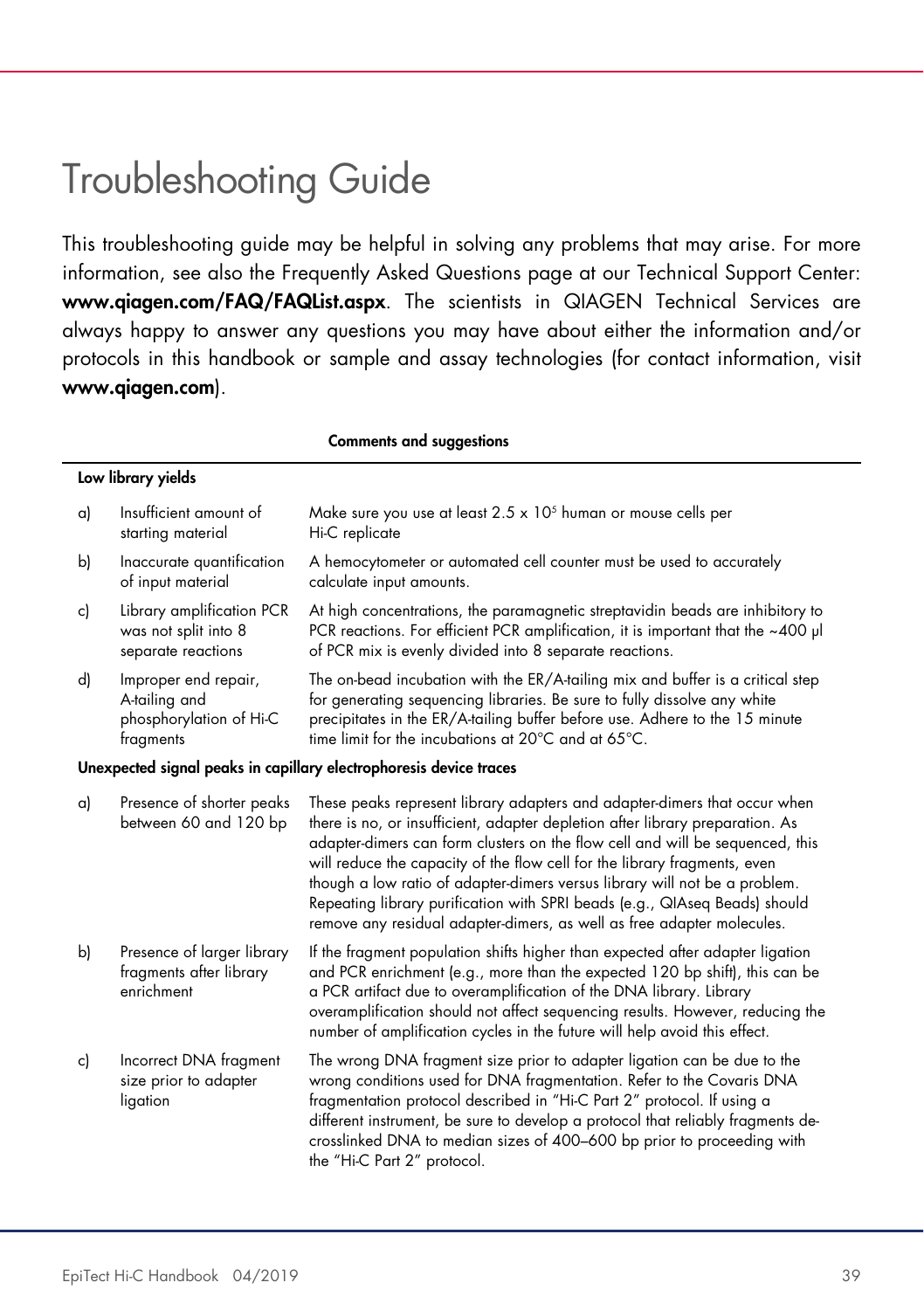## <span id="page-39-0"></span>References

- 1. Lieberman-Aiden, E. et al. (2009) Comprehensive mapping of long range interactions reveals folding principles of the human genome. Science 326, 289–293.
- 2. Burton, J.N. et al. (2013) Chromosome-scale scaffolding of de novo genome assemblies based on chromatin interactions. Nat. Biotechnol. 31, 1119–1125.
- 3. Kaplan, N. and Dekker, J. (2013) High-throughput genome scaffolding from in vivo DNA interaction frequency. Nat. Biotechnol. 31, 1143–1147.
- 4. Selvaraj, S., Dixon, J.R., Bansal, V. and Ren, B. (2013) Whole-genome haplotype reconstruction using proximity-ligation and shotgun sequencing. Nat. Biotechnol. 31, 1111–1118.
- 5. Harewood, L. et al. (2017) Hi-C as a tool for precise detection and characterisation of chromosomal rearrangements and copy number variation in human tumours. Genome Biol. 18, 125.
- 6. Nagano, T., Várnai, C., Schoenfelder, S., Javierre, B.M., Wingett, S.W. and Fraser, P. (2015) Comparison of Hi-C results using in-solution versus in-nucleus ligation. Genome Biol. 16, 175.
- 7. Servant, N. et al. (2015) HiC-Pro: an optimized and flexible pipeline for Hi-C data processing. Genome Biol. 16, 259.
- 8. Kerpedjiev, P. et al. (2018) HiGlass: web-based visual exploration and analysis of genome interaction maps. Genome Biol. 19, 125.
- 9. Belaghzal, H., Dekker, J. and Gibcus, J.H. (2017) Hi-C 2.0: An optimized Hi-C procedure for high-resolution genome-wide mapping of chromosome conformation. Methods 123, 56–65.
- 10. Rao, S.S.P. et al. (2014) A 3D map of the human genome at kilobase resolution reveals principles of chromatin looping. Cell 159, 1665–1680.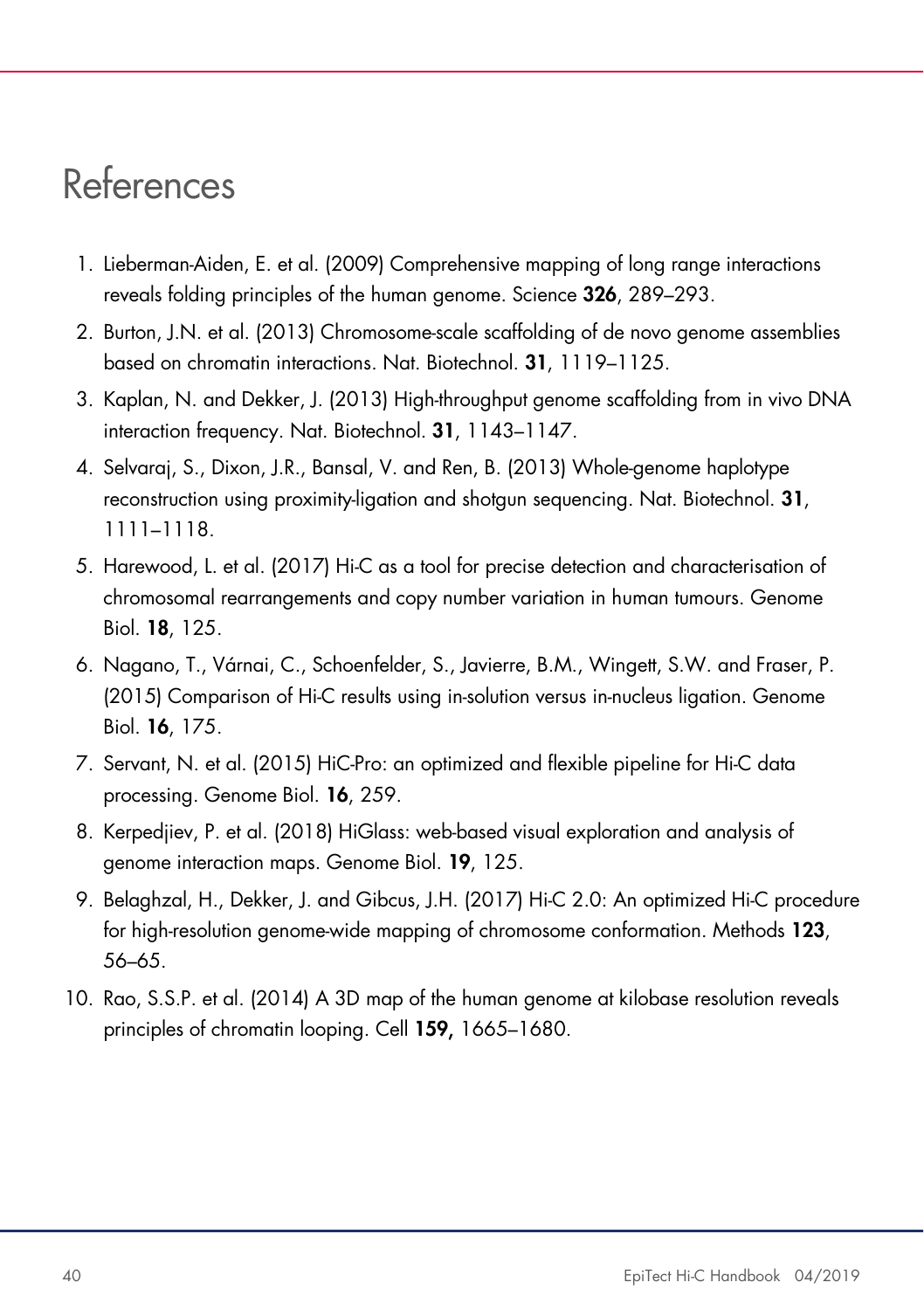## <span id="page-40-0"></span>Ordering Information

| Product                                      | <b>Contents</b>                                                                                                                                                                                                                                                                                                                                                                                                                                  | Cat. no. |  |  |  |
|----------------------------------------------|--------------------------------------------------------------------------------------------------------------------------------------------------------------------------------------------------------------------------------------------------------------------------------------------------------------------------------------------------------------------------------------------------------------------------------------------------|----------|--|--|--|
| EpiTect Hi-C<br>Kit (6)                      | For 6 Hi-C reactions: Buffers and reagents for cell lysis,<br>Hi-C digestion, Hi-C end-labeling, Hi-C ligation,<br>chromatin de-crosslinking and purification, purification of<br>fragmented DNA, streptavidin pulldown of Hi-C<br>fragments and NGS library prep (end repair, A-addition,<br>phosphorylation, adapter ligation and library<br>amplification); for use with Illumina instruments; includes<br>6 adapters with different barcodes | 59971    |  |  |  |
| <b>Related products</b>                      |                                                                                                                                                                                                                                                                                                                                                                                                                                                  |          |  |  |  |
| For use with Illumina instruments            |                                                                                                                                                                                                                                                                                                                                                                                                                                                  |          |  |  |  |
| QIAseq Library<br>Quant Assay Kit            | Laboratory-verified forward and reverse primers for<br>500 x 25 µl reactions (500 µl); DNA standard (100 µl);<br>dilution buffer (30 ml); (1.35 ml x 5) GeneRead qPCR<br>SYBR <sup>®</sup> Green Mastermix                                                                                                                                                                                                                                       | 333314   |  |  |  |
| For assessing NGS library quality            |                                                                                                                                                                                                                                                                                                                                                                                                                                                  |          |  |  |  |
| <b>QIAxcel</b><br>Advanced<br>Instrument     | Capillary electrophoresis device: includes computer,<br>QIAxcel ScreenGel Software and 1-year warranty on<br>parts and labor; fully automates sensitive, high-resolution<br>capillary electrophoresis devices for analyzing up to 96<br>samples per run                                                                                                                                                                                          | 9001941  |  |  |  |
| QIAxcel DNA<br>High Resolution<br>Kit (1200) | QIAxcel DNA High Resolution Gel Cartridge,<br>buffers, mineral oil, QX Intensity Calibration Marker,<br>12-tube strips                                                                                                                                                                                                                                                                                                                           | 929002   |  |  |  |

For up-to-date licensing information and product-specific disclaimers, see the respective QIAGEN kit handbook or user manual. QIAGEN kit handbooks and user manuals are available at [www.qiagen.com](http://www.qiagen.com/) or can be requested from QIAGEN Technical Services or your local distributor.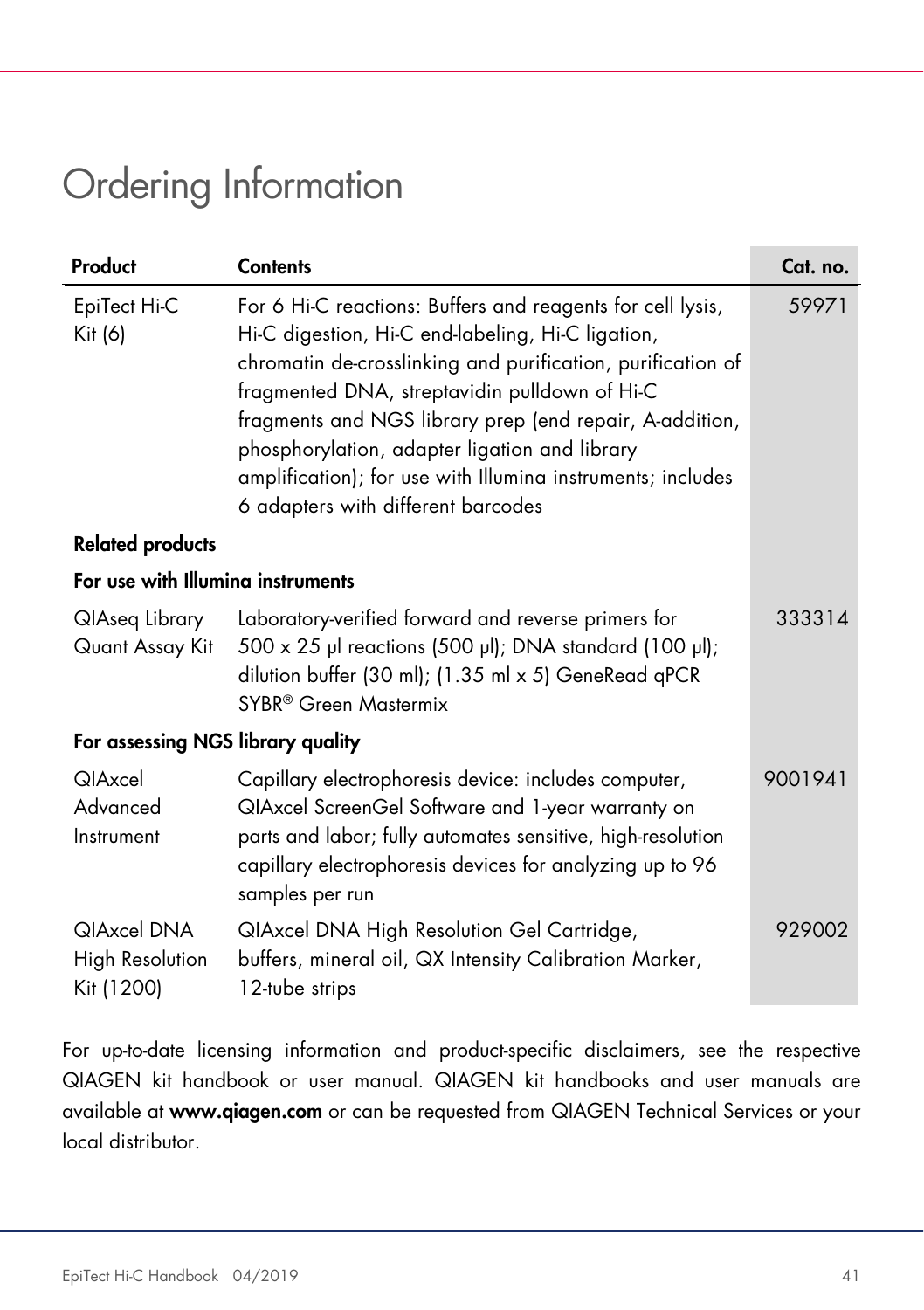#### Limited License Agreement for the EpiTect Hi-C Kit

Use of this product signifies the agreement of any purchaser or user of the product to the following terms:

- 1. The product may be used solely in accordance with the protocols provided with the product and this handbook and for use with components contained in the kit only. QIAGEN grants no license under any of its intellectual property to use or incorporate the enclosed components of this kit with any components not included within this kit except as described in the protocols provided with the product, this handbook, and additional protocols available at www.qiagen.com. Some of these additional protocols have been provided by QIAGEN users tor QIAGEN users. These protocols have not been thoroughly tested or optimized by QIAGEN.<br>QIAGEN neither guarantees them nor warrants that they do not infringe
- 2. Other than expressly stated licenses, QIAGEN makes no warranty that this kit and/or its use(s) do not infringe the rights of third-parties.
- 3. This kit and its components are licensed for one-time use and may not be reused, refurbished, or resold.
- 4. QIAGEN specifically disclaims any other licenses, expressed or implied other than those expressly stated.
- 5. The purchaser and user of the kit agree not to take or permit anyone else to take any steps that could lead to or facilitate any acts prohibited above. QIAGEN may enforce the prohibitions of this Limited License Agreement in any Court, and shall recover all its investigative and Court costs, including attorney fees, in any action to enforce this Limited License Agreement or any of its intellectual property rights relating to the kit and/or its components.

For updated license terms, see [www.qiagen.com](http://www.qiagen.com/).

Trademarks: QIAGEN®, Sample to Insighi®, QIAseq®, QIAxcel®, EpiTecr®, GeneGlobe®, GeneRead®, MinElute® (QIAGEN Group); Covaris® (Covaris, Inc.); HiSeq®,<br>Illumina®, MiniSeq®, MiSeq®, NextSeq® (Illumina, Inc.); SYBR® (Thermo trademarks, etc. used in this document, even when not specifically marked as such, are not to be considered unprotected by law.

04/2019 HB-2625-001 © 2019 QIAGEN, all rights reserved.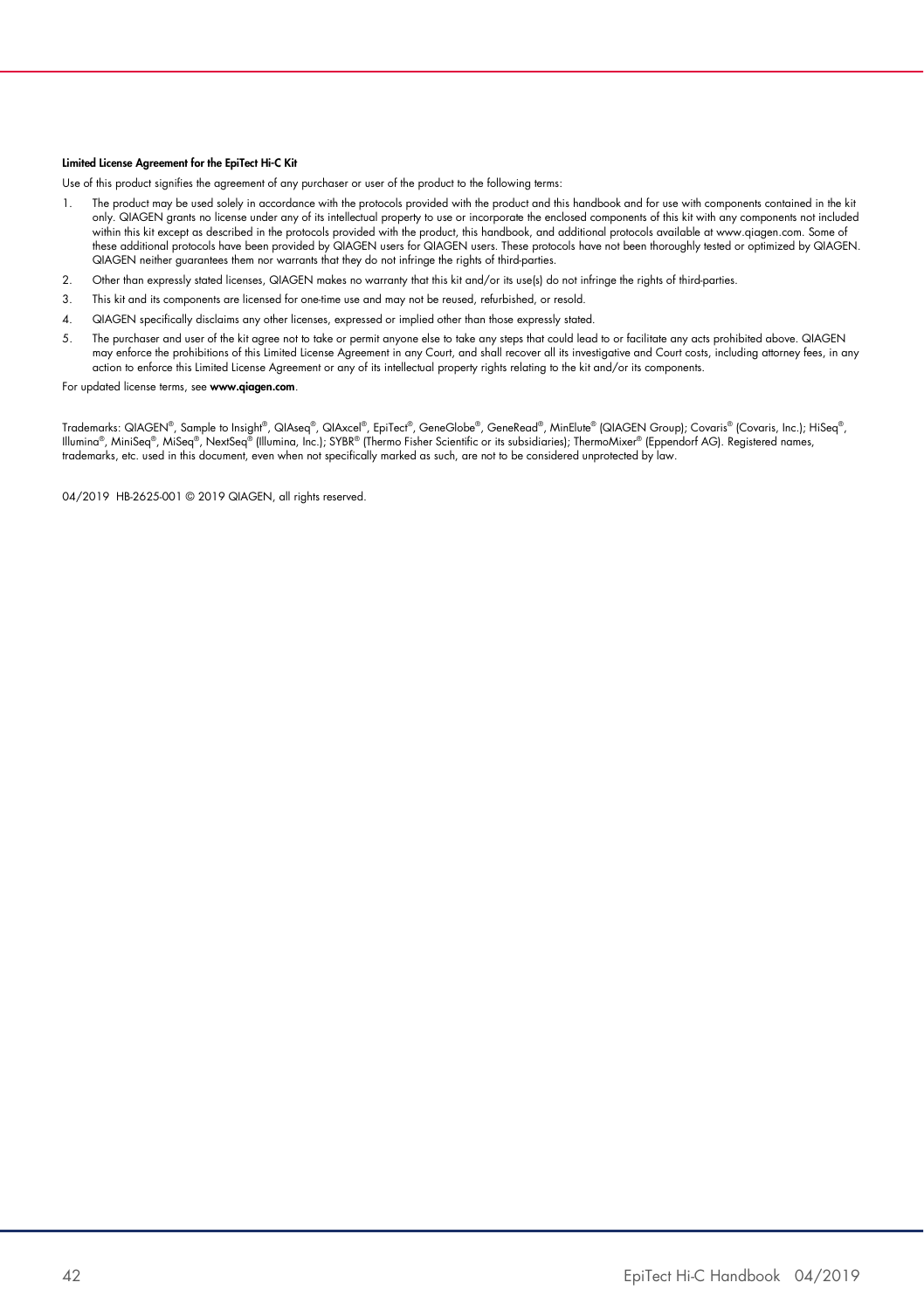**Notes**